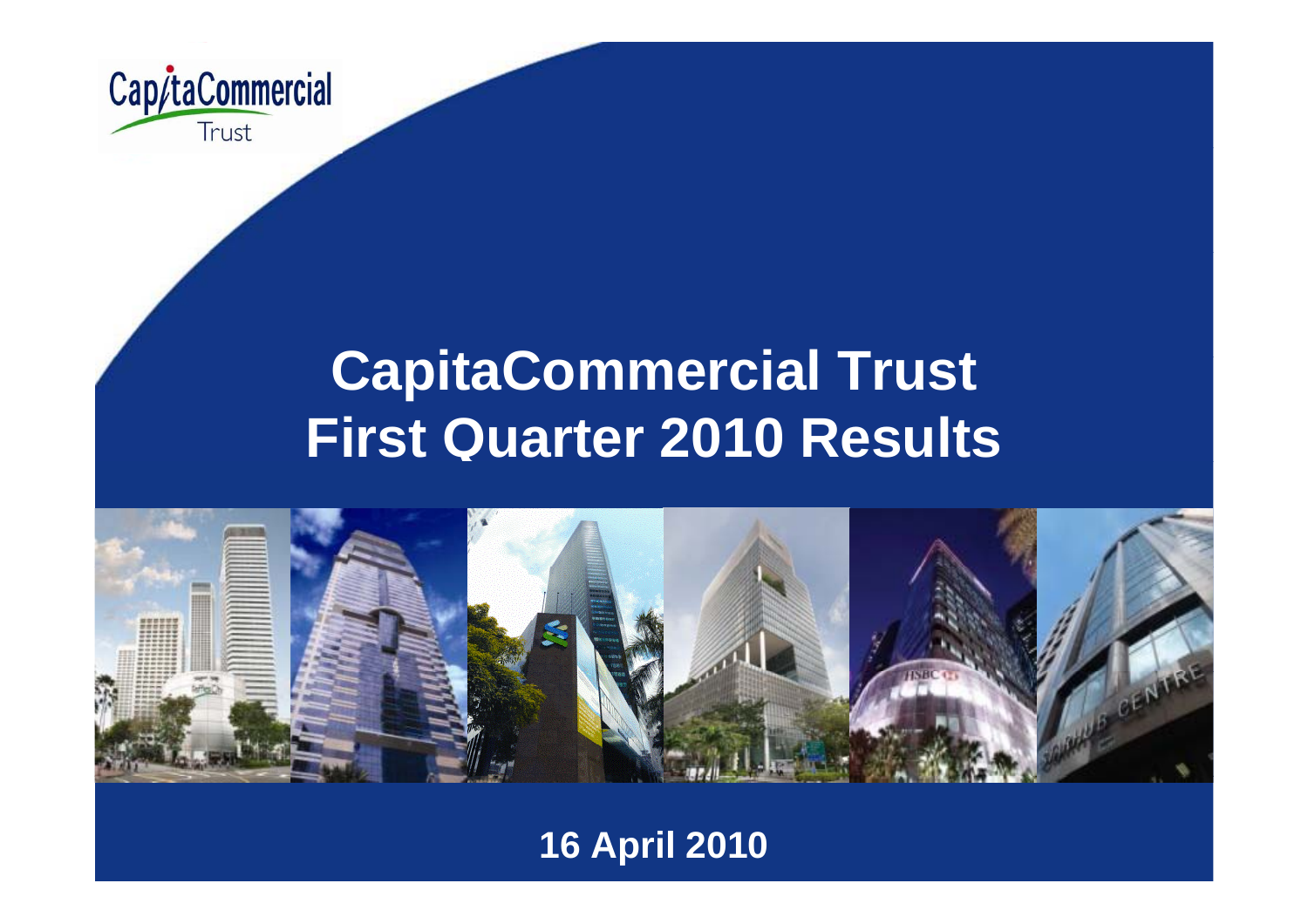

This presentation shall be read in conjunction with CCT's 2010 First Quarter Unaudited Financial **Statement Announcement.**

The past performance of CCT is not indicative of the future performance of CCT. Similarly, the past performance of CapitaCommercial Trust Management Limited, the manager of CCT is not indicative of the future performance of the Manager.

The value of units in CCT (CCT Units) and the income derived from them may fall as well as rise. The CCT Units are not obligations of, deposits in, or guaranteed by, the CCT Manager. An investment in the CCT Units is subject to investment risks, including the possible loss of the principal amount invested. Investors have no right to request that the CCT Manager redeem or purchase their CCT Units while the CCT Units are listed. It is intended that holders of the CCT Units may only deal in their CCT Units through trading on Singapore Exchange Securities Trading Limited (SGX-ST). Listing of the CCT Units on the SGX-ST does not guarantee <sup>a</sup> liquid market for the CCT Units.

This presentation may contain forward-looking statements that involve assumptions, risks and uncertainties. Actual future performance, outcomes and results may differ materially from those expressed in forward-looking statements as <sup>a</sup> result of <sup>a</sup> number of risks, uncertainties and assumptions. Representative examples of these factors include (without limitation) general industry and economic conditions, interest rate trends, cost of capital and capital availability, competition from other developments or companies, shifts in expected levels of occupancy rate, property rental income, charge out collections, changes in operating expenses (including employee wages, benefits and training costs), governmental and public policy changes and the continued availability of financing in the amounts and the terms necessary to support future business.

You are cautioned not to place undue reliance on these forward-looking statements, which are based on the current view of the CCT Manager on future events.

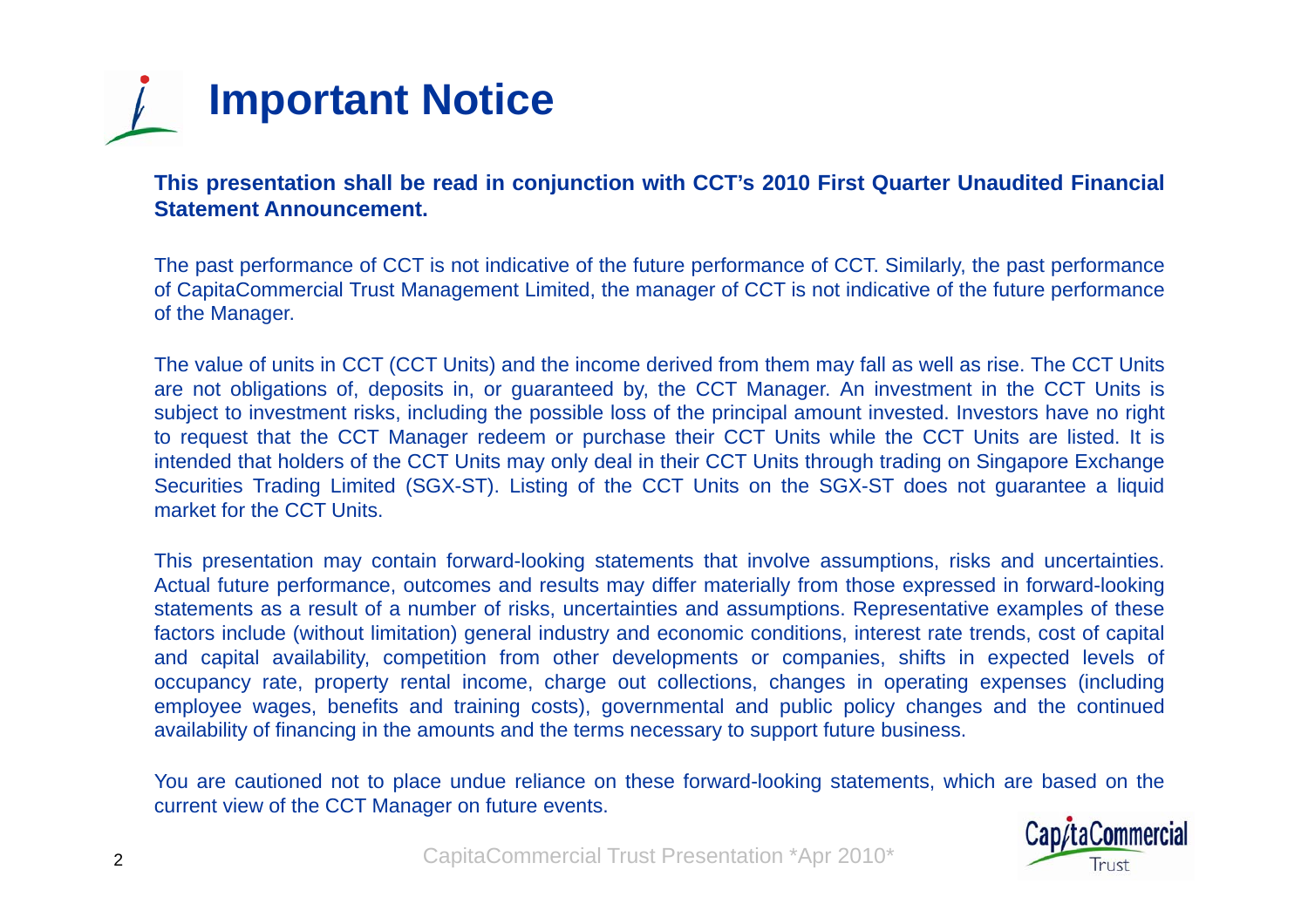

- **1. 1Q 2010 Highlights**
- **2. Solid Financial Results**
- **3. Stable Portfolio**
- **4. Market Outlook**
- **5. Supplementary Information**

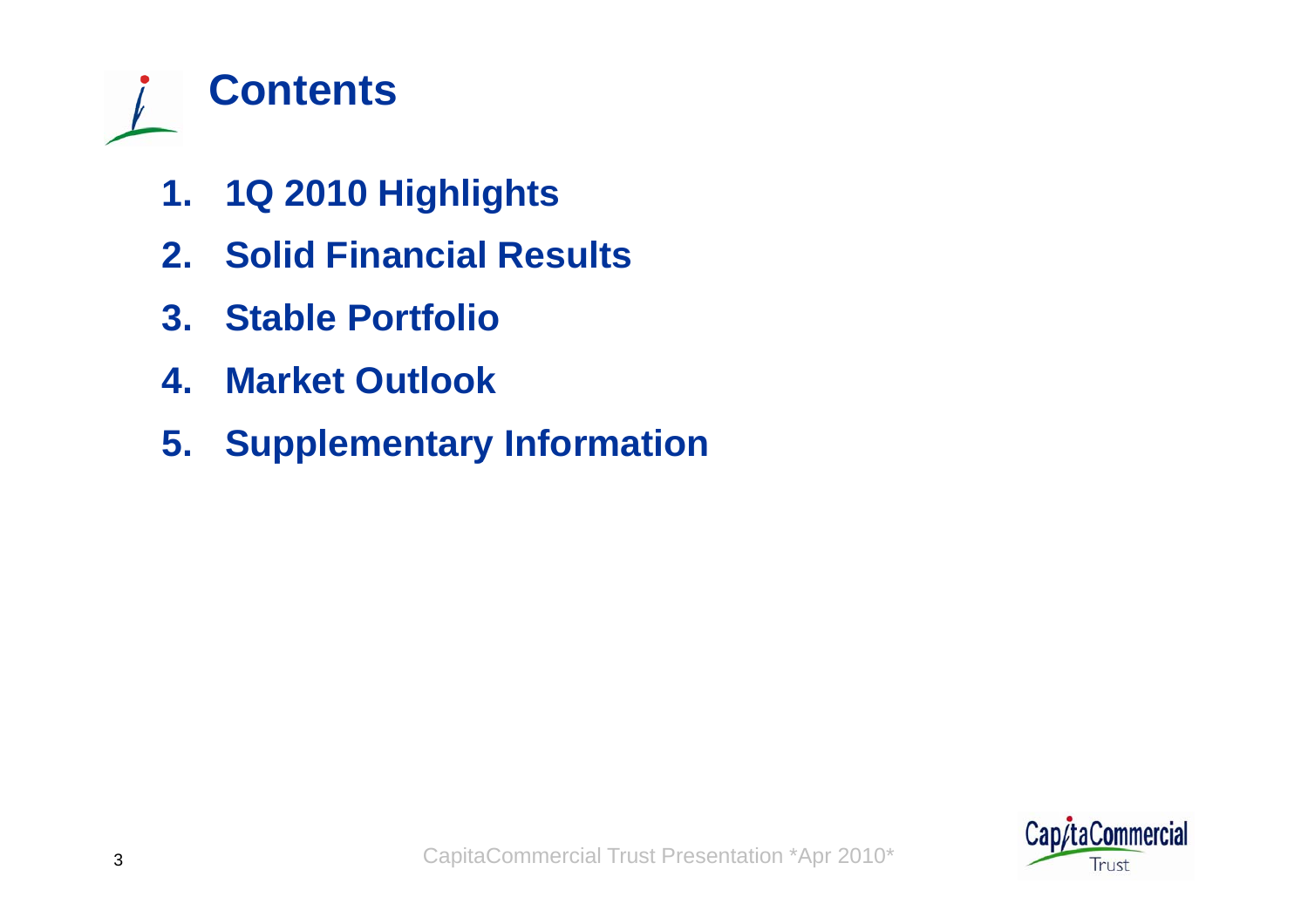# **First Quarter 2010 Highlights 1.**



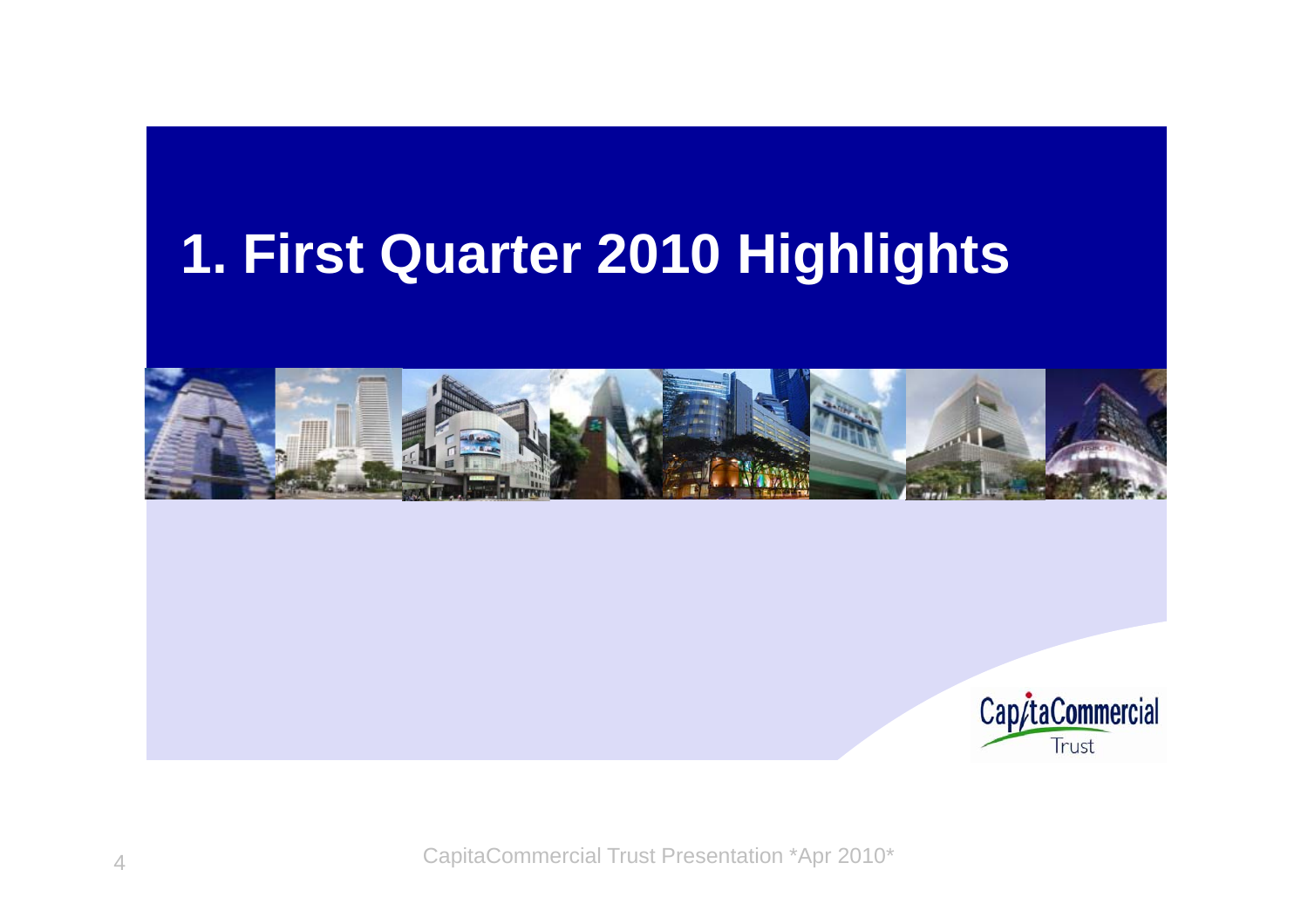



Note:

(1) Restated with the effects of the rights issue and are computed based on the issued units at end of period plus 1,403,891,006 rights units issued pursuant to the fully underwritten renounceable 1-for-1 rights issue .

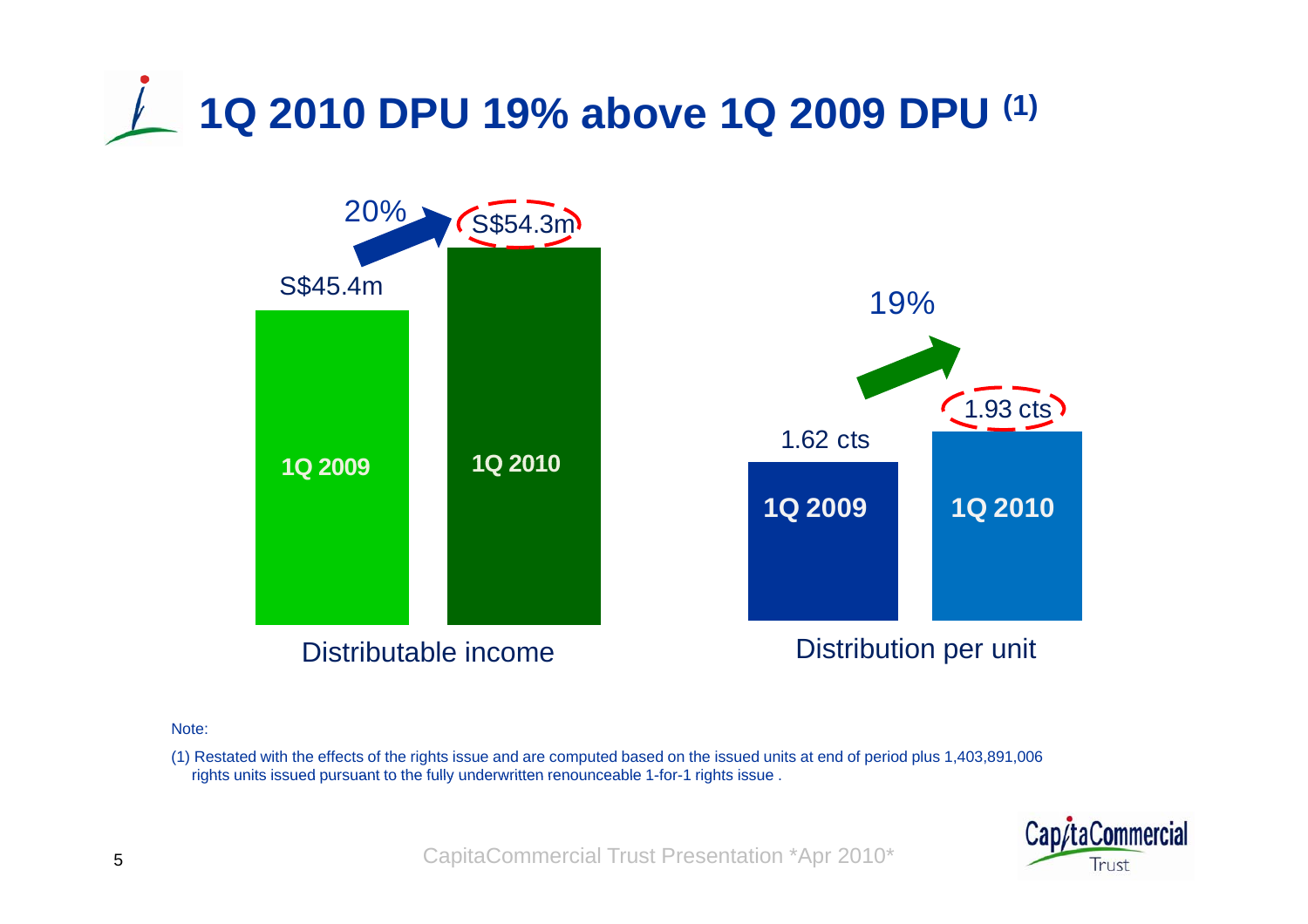# **Resilient performance of CCT's portfolio**

- **Portfolio committed occupancy rate rose to 95.1% from 94 8% 94.8%**
- **Grade A office committed occupancy rate rose to 99 1% from 98 7% 99.1% 98.7%**
- **Signed new leases and renewals of 144,373 square feet in 1Q 2010 square**
	- Tenants include:
		- MF Global Singapore Pte. Limited (banking & financial services)
		- CB Richard Ellis (Pte) Ltd (real estate services)
		- TSMP Law Corporation (legal)
	- Key sectors of these new leases and renewals: banking & financial services, legal and real estate services.

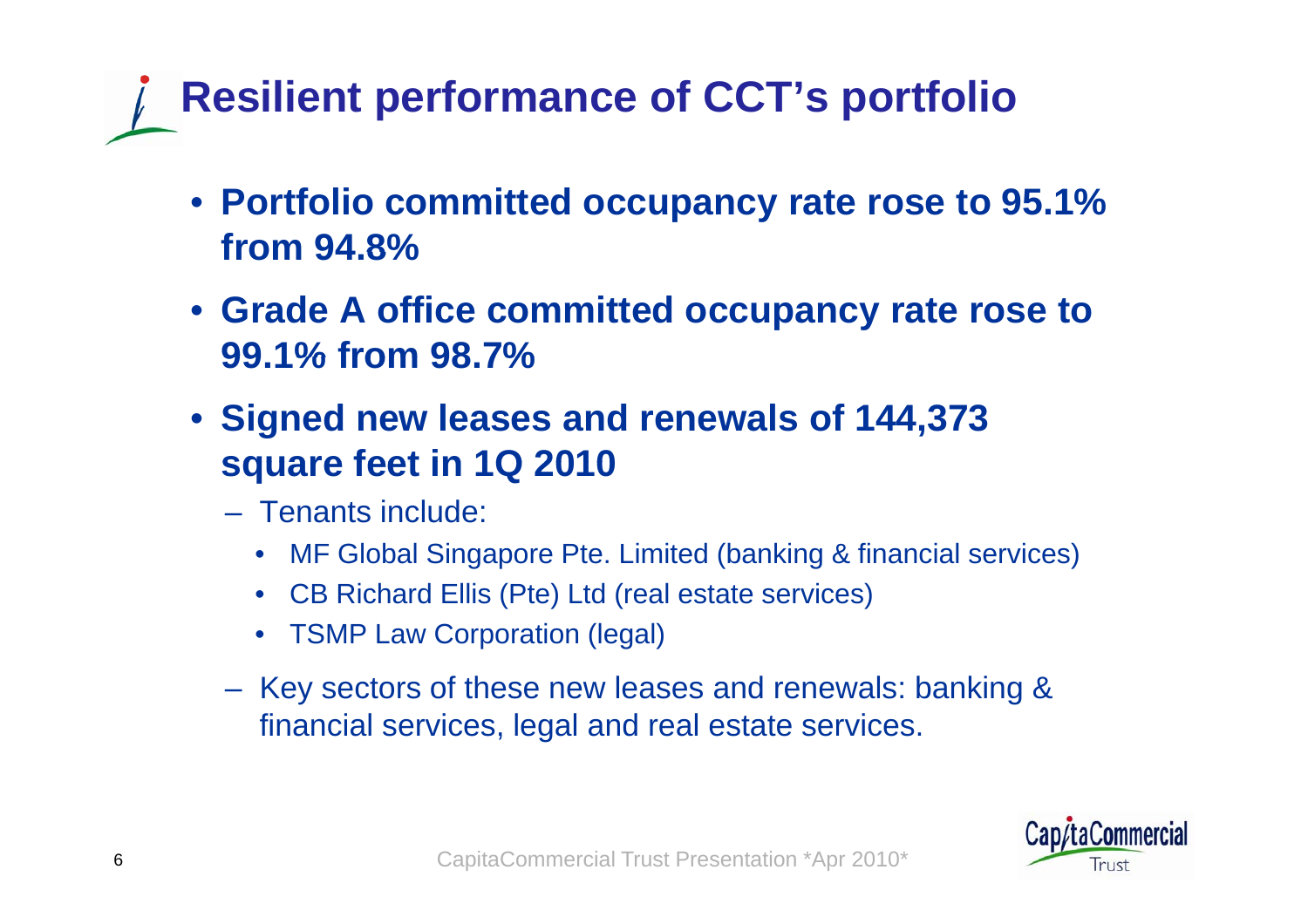# **Proactive capital management**

- Raised S\$225m unsecured convertible bonds due 2015
- Repurchased S\$140.5 million of existing convertible bonds
- Issued S\$70 million MTN
- Increased CCT's MTN programme limit to S\$2 billion from S\$1 billion
- **Result**:
	- **Refinance well ahead of debt maturity dates**
	- • **Diversify sources of funding and extend debt maturities**
	- **Financial flexibility to respond quickly to investment opportunities**

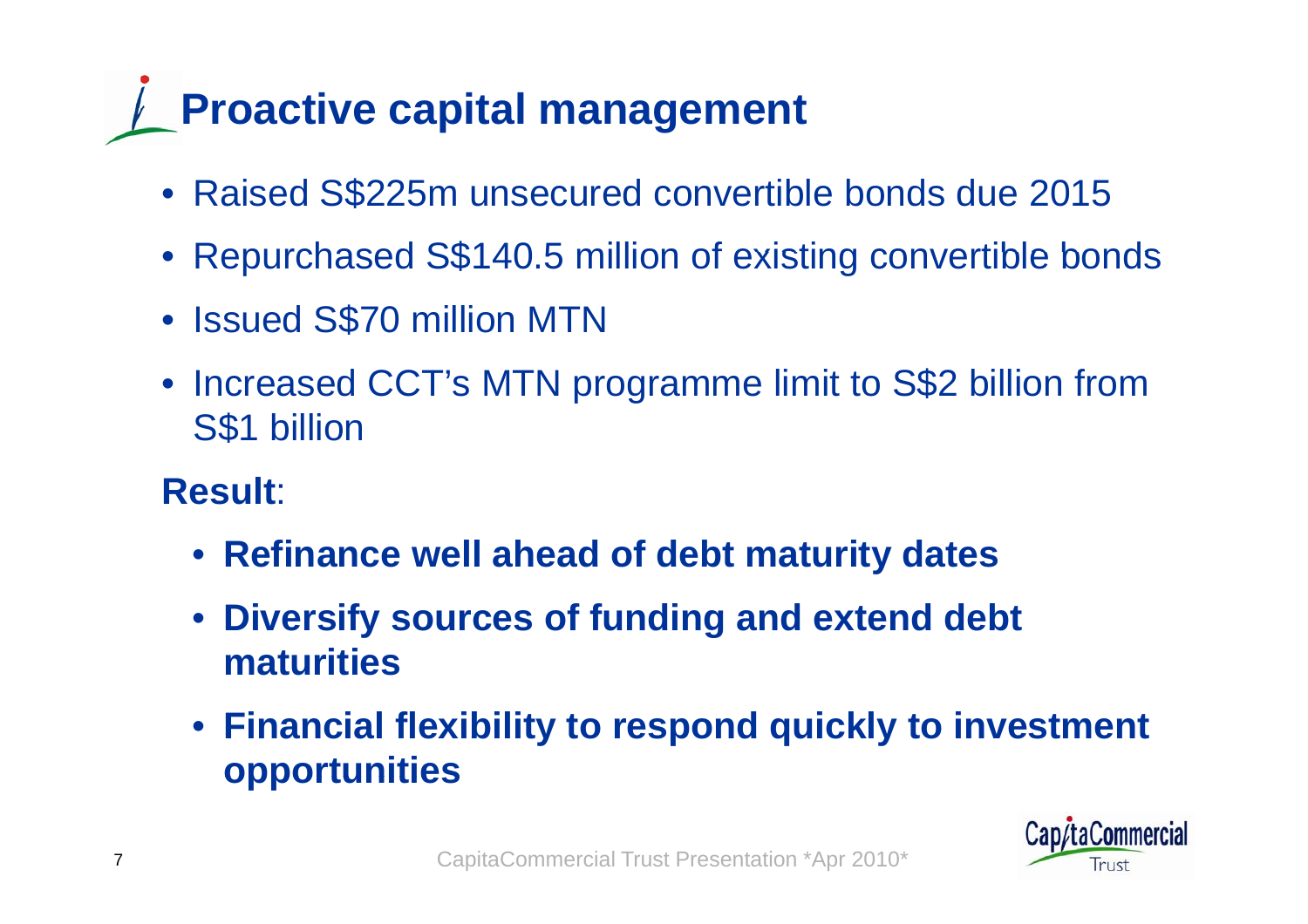## **Solid Financial Results 2.**



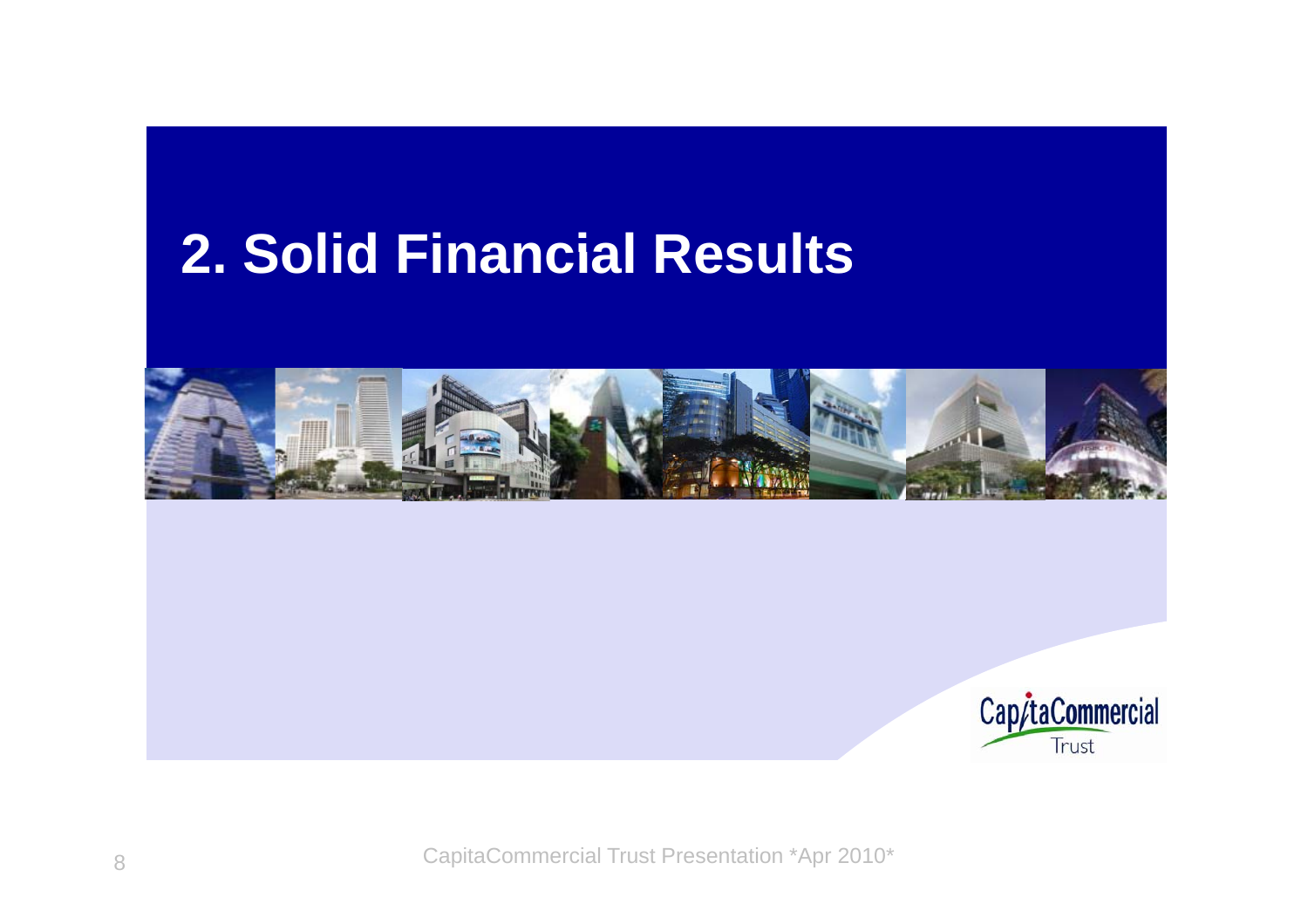## **1Q 2010 gross revenue up by 5%; distributable income up by 20%**



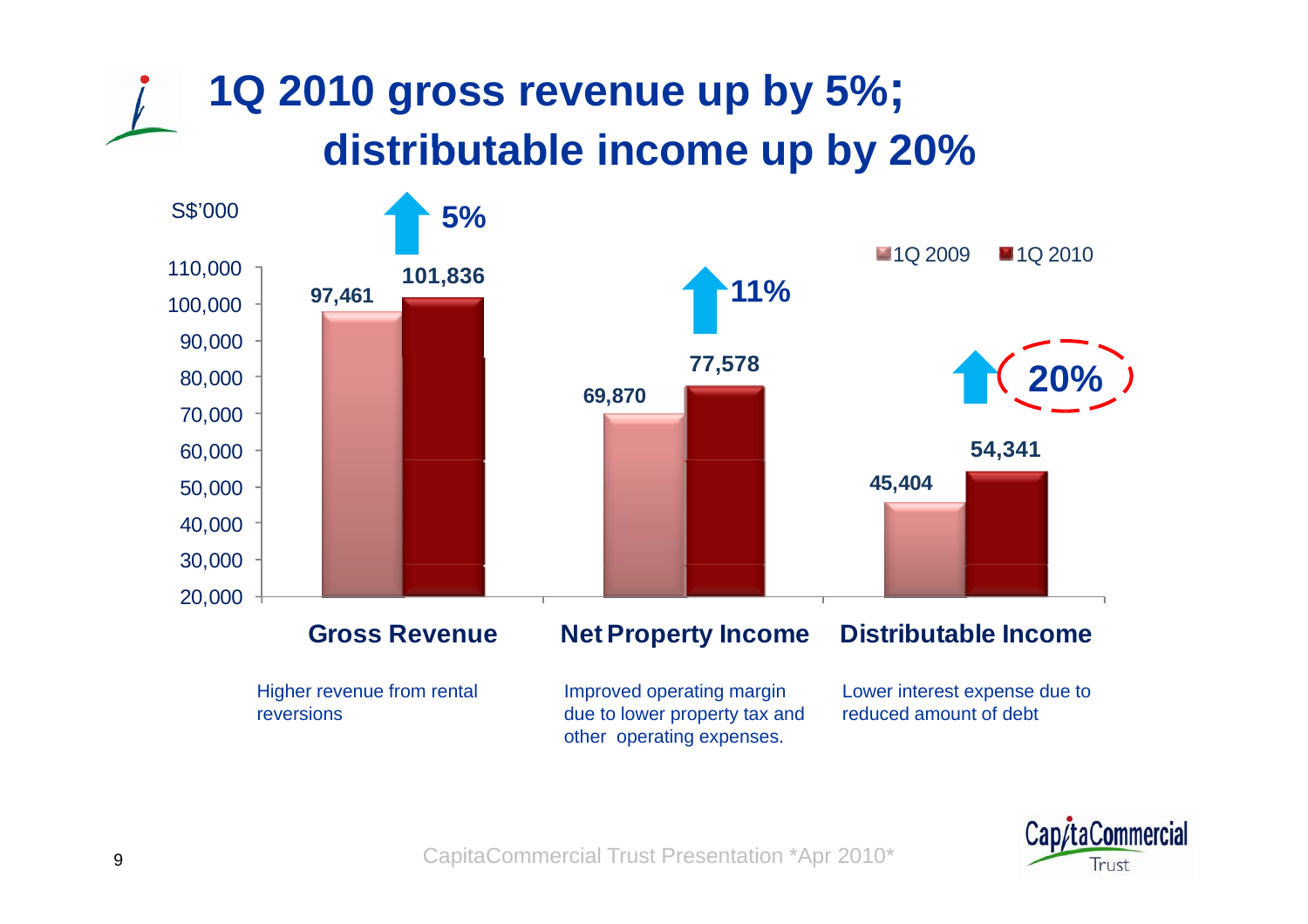## **Total Assets at S\$6.0B, Adj. NAV at S\$1.37**

|                                      | 31 Mar 10<br><b>S\$'000</b> | 31 Dec 09<br><b>S\$'000</b> |
|--------------------------------------|-----------------------------|-----------------------------|
| Non-current assets                   | 5,596,165                   | 5,595,598                   |
| Current assets <sup>1</sup>          | 401,606                     | 504,374                     |
| <b>Total assets</b>                  | 5,997,771                   | 6,099,972                   |
| Current liabilities <sup>2</sup>     | 313,109                     | 325,902                     |
| Non-current liabilities <sup>3</sup> | 1,780,489                   | 1,817,661                   |
| <b>Net assets</b>                    | 3,904,173                   | 3,956,409                   |
| <b>Unitholders' funds</b>            | 3,904,173                   | 3,956,409                   |
| <b>NAV</b>                           | 1.39                        | 1.41                        |
| <b>Adjusted NAV<sup>4</sup></b>      | 1.37                        | 1.37                        |

#### **Notes: Comparing Mar 10 against Dec 09**

- (1) Current assets is lower mainly due to lower cash balance utilized for repayment of S\$150 million MTN.
- (2) Current liabilities has decreased mainly due to repayment of \$150 million MTN but offset by higher trade and other creditors for \$40.65 million deposit of sale of Robinson Point and reclassification of \$100 million MTN from non-current liabilities.
- (3) Non-current liabilities has decreased mainly due to reclassification of \$100 million MTN to current liabilities and repurchase of \$15 million convertible bond but offset by issuance of new \$70 million MTN and additional drawdown of \$3 million RCS loan and increase in other non-y current liabilities .
- CapitaCommercial Trust Presentation \*Apr 2010\* (4) Assuming the distribution income has been paid out to the unitholders



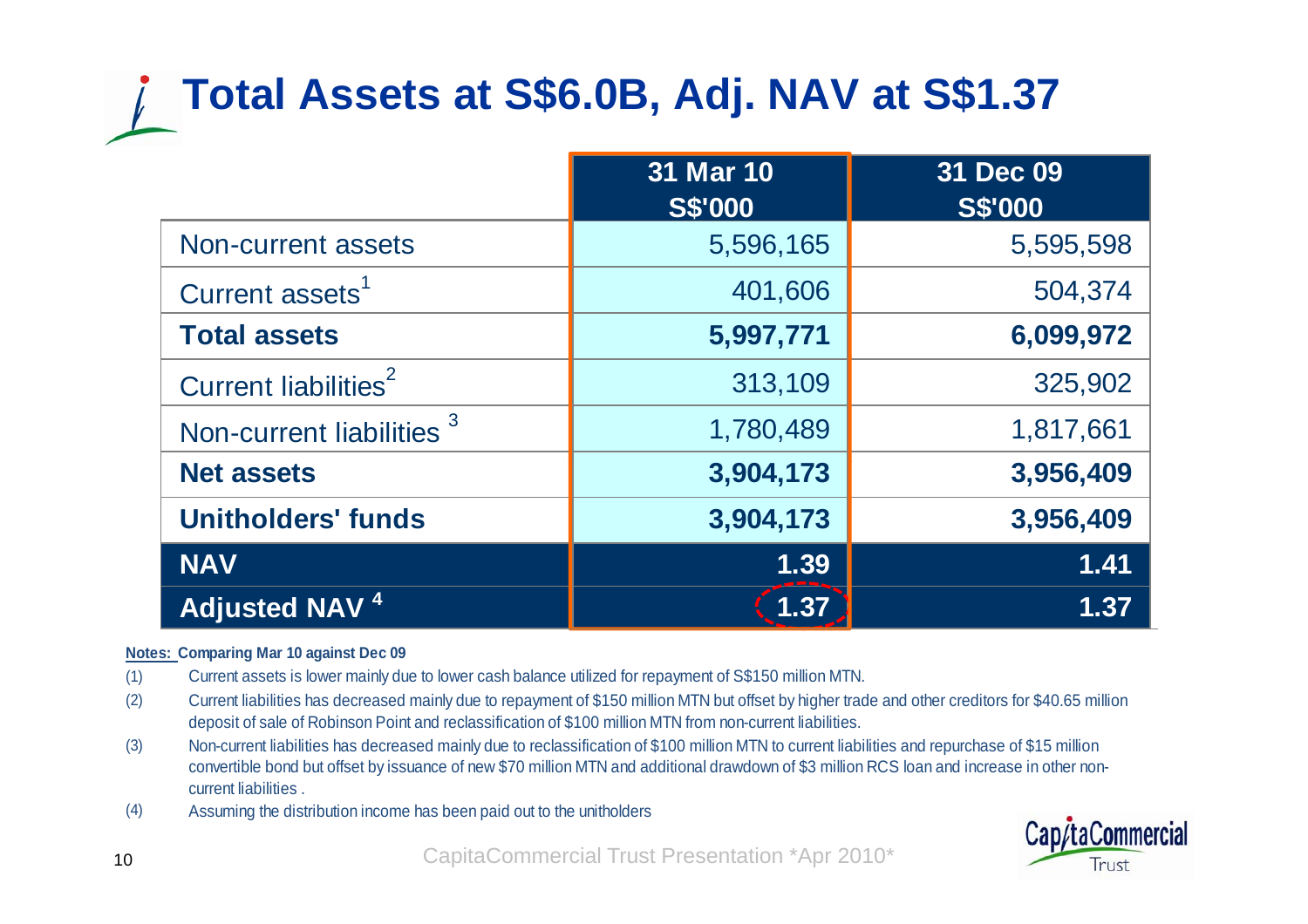### **Refinance well ahead of maturity, diversify sources of funding, extend debt maturity profile**





11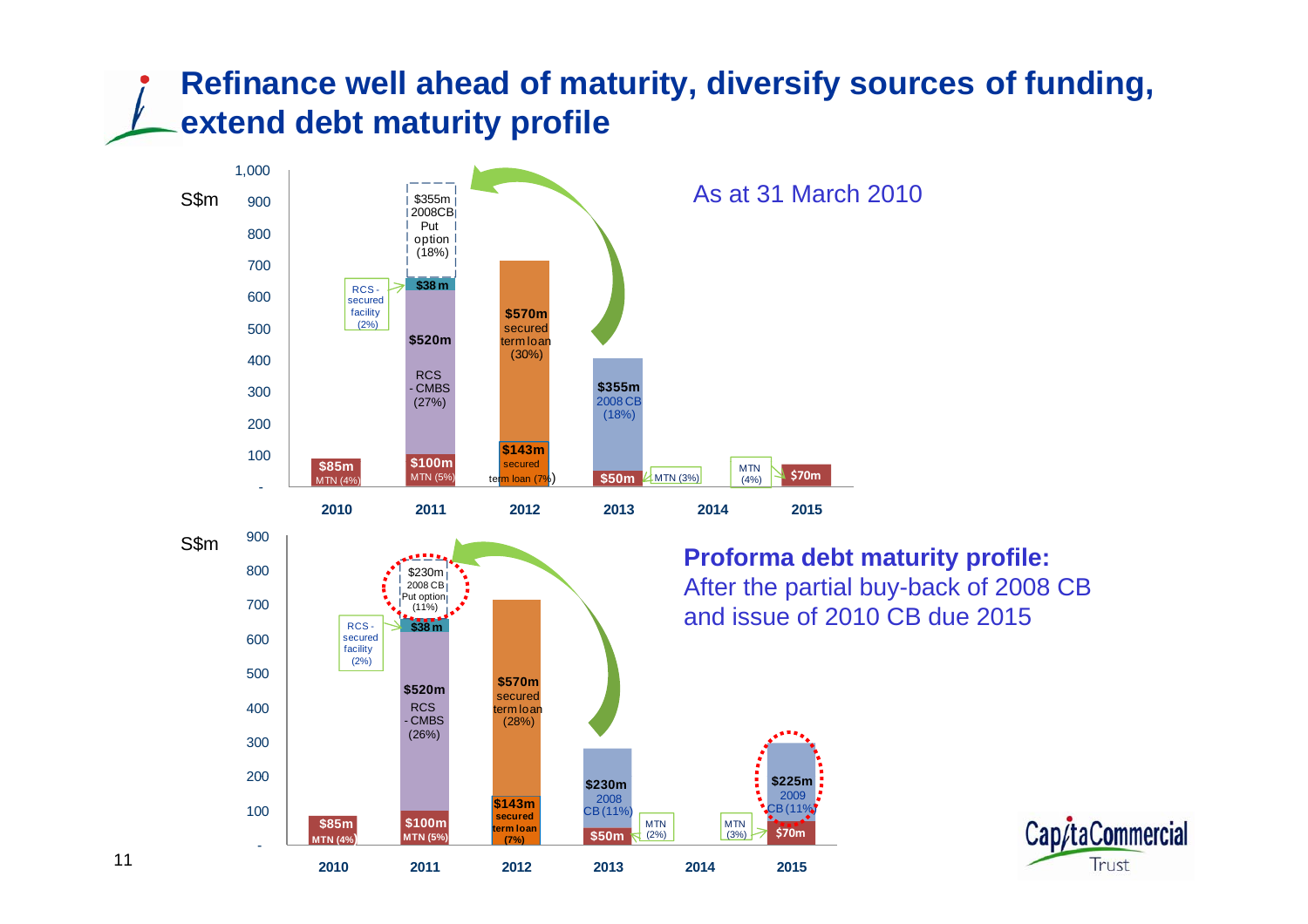## **Target gearing range from 30% to 45% through property market cycles**

|                                                | Post 2008 Bond<br>repurchase and<br><b>ISSuance of 2010</b><br><b>Convertible</b><br><b>Bond</b> | As at<br>31 Mar 10 | As at<br>31 Dec 09 |
|------------------------------------------------|--------------------------------------------------------------------------------------------------|--------------------|--------------------|
| <b>Total debt (S\$'mil)</b>                    | 2,030.2                                                                                          | 1,930.7            | 2,022.7            |
| Gearing ratio <sup>1</sup>                     | 33.8%                                                                                            | 32.2%              | 33.2%              |
| Interest service coverage ratio <sup>2</sup>   | 3.6 times                                                                                        | 3.6 times          | 3.3 times          |
| <b>Average cost of debt</b>                    | 3.8%                                                                                             | 3.9%               | 3.9%               |
| Average fixed rate term to expiry <sup>3</sup> | 2.5 years                                                                                        | 2.2 years          | 2.2 years          |
| Average debt maturity to put <sup>4</sup>      | 2.1 years                                                                                        | 1.7 years          | 1.7 years          |

Notes:

- 1. Ratio of borrowings over total deposited properties
- 2. Ratio of net investment income before interest and tax over interest expenses
- 3. Fixed rate loan portfolio average years to expiry date of loans/hedge
- 4. Average debt maturity to put based on put date of 2008 bonds on May 2011 and maturity date of borrowings

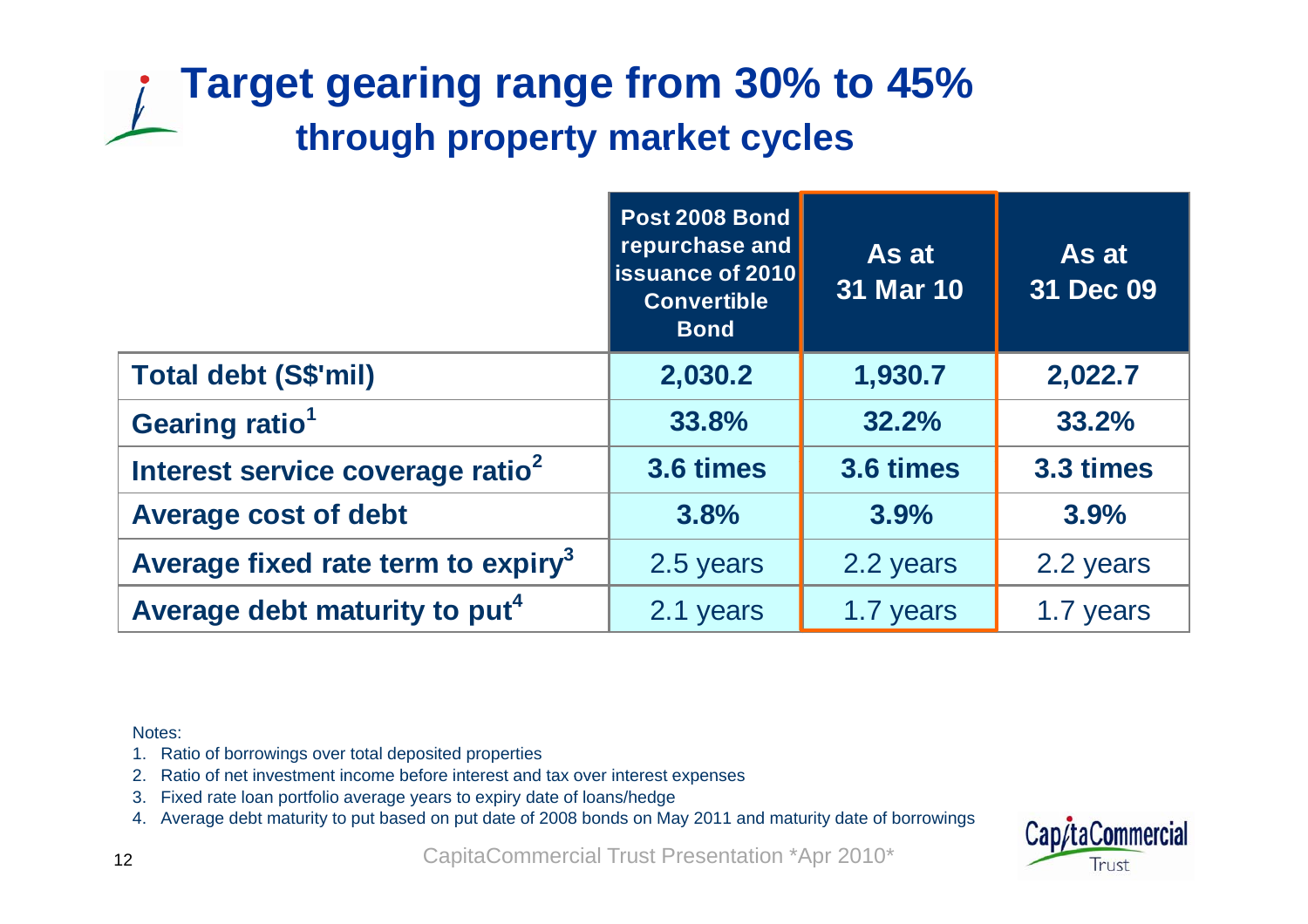



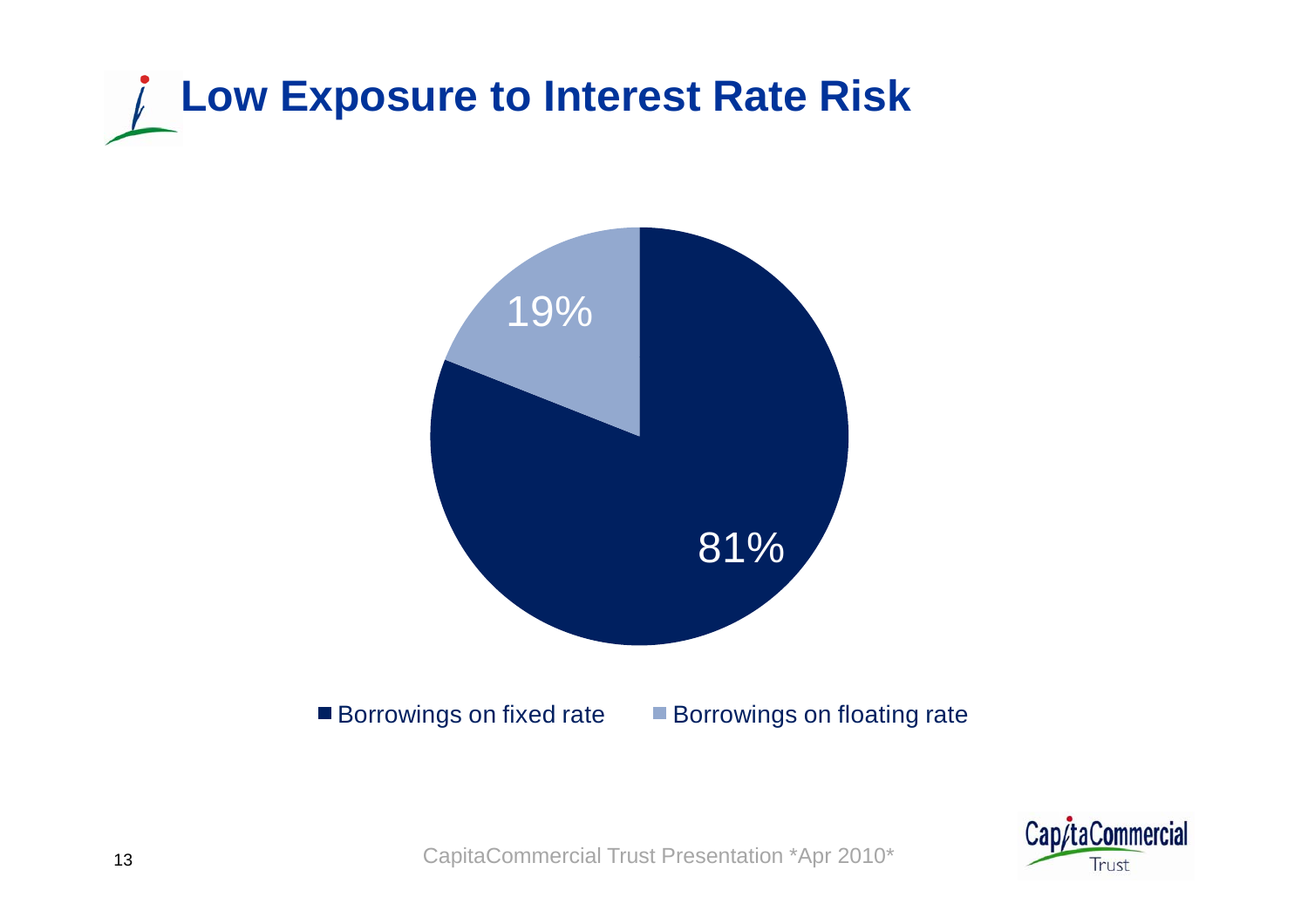# **Enhanced financial flexibility**

- **Total number of unsecured assets : 7 out of 10 (after completion of sale of Robinson Point)**
- **Value of unsecured assets : S \$2.6 billion (46% of total value of investment properties)**
- **S\$1.7 billion untapped balance from S\$2.0 billion multicurrency medium term note programme**





Six Battery Road | One George Street | Starhub Centre | Wilkie Edge







Bugis Village





is Village Golden Shoe Car Park Market Street Car Park

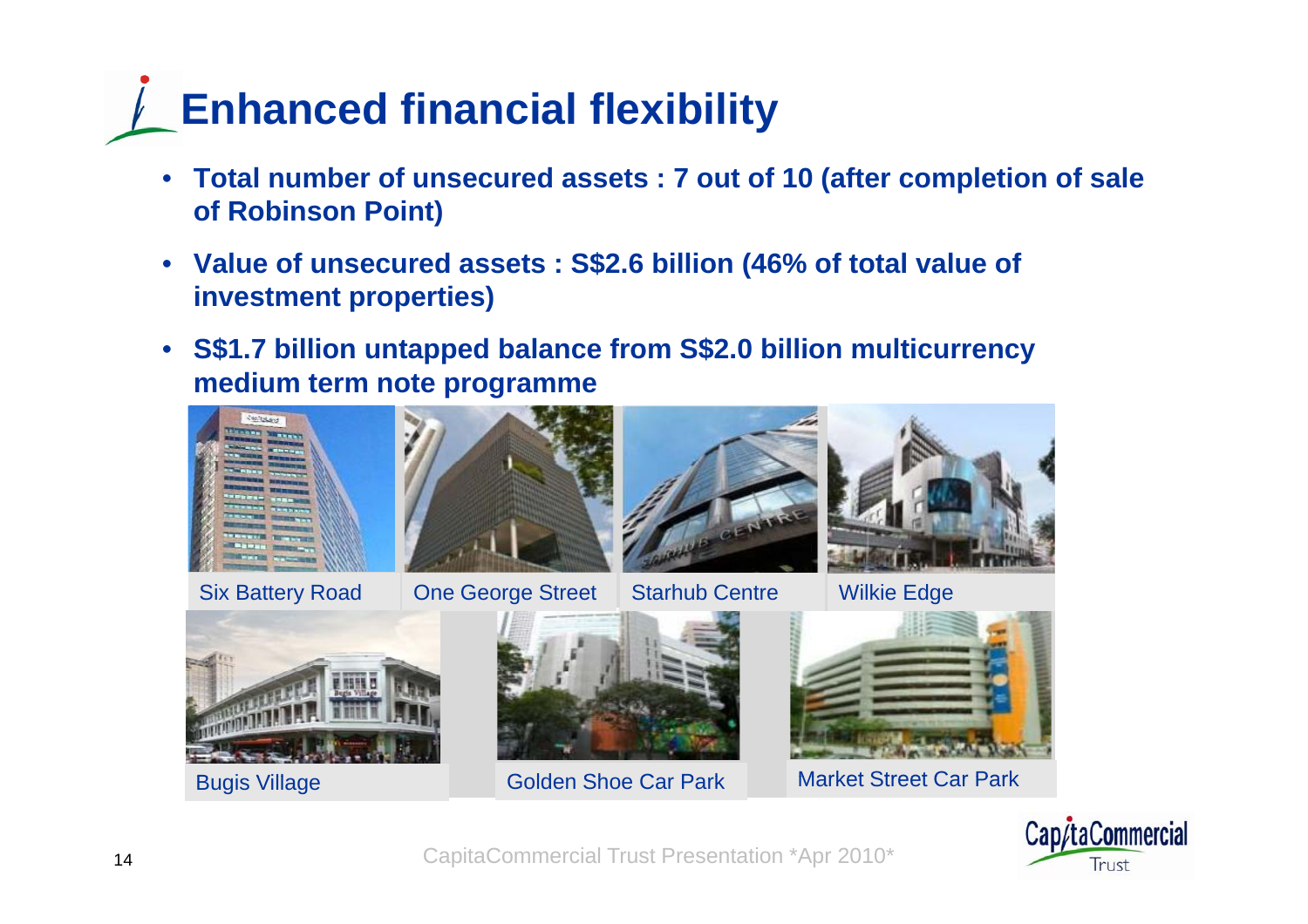## **Stable Portfolio 3.**



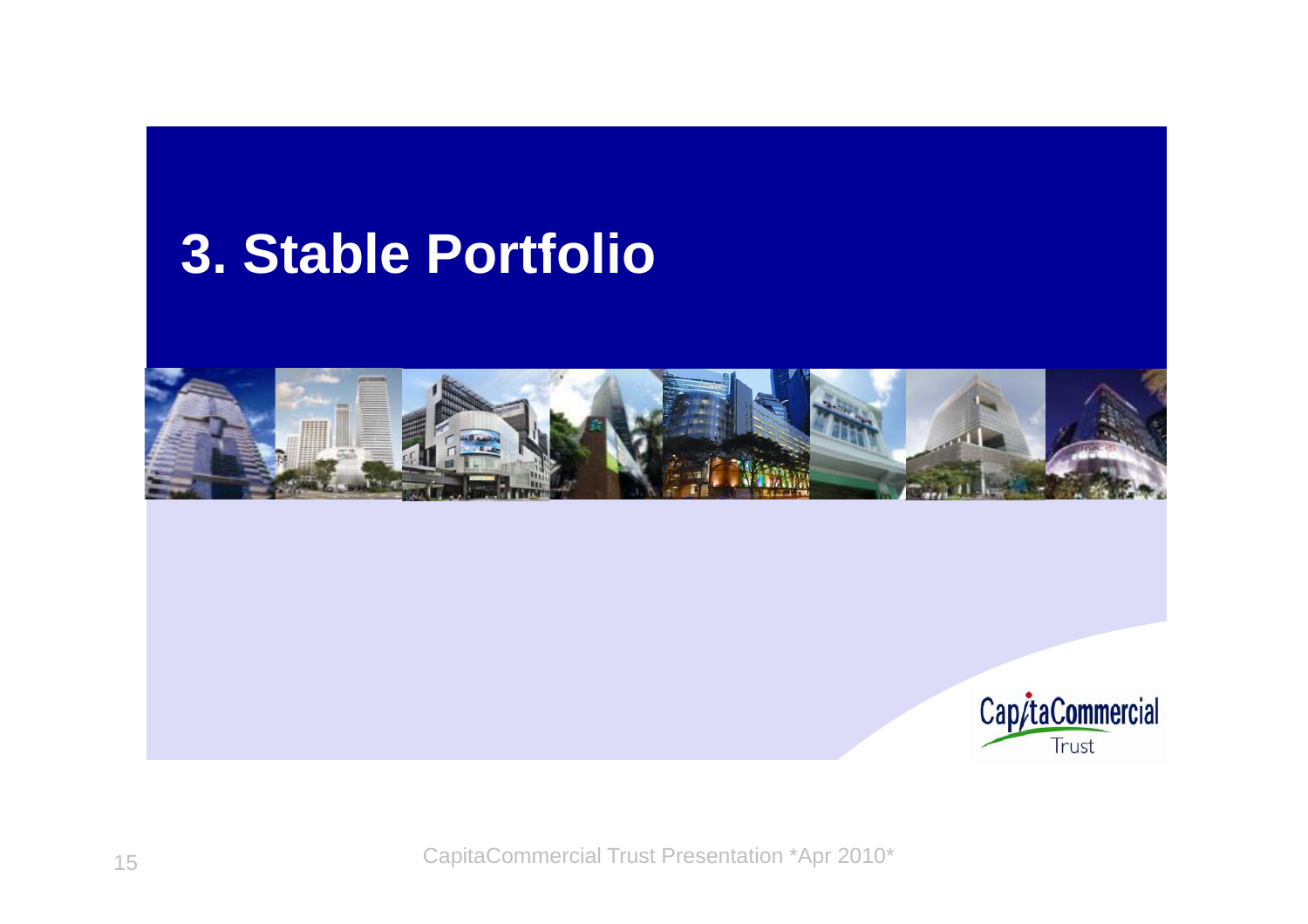## Gross rental income<sup>(1)</sup> predominantly **contributed by Grade A offices**

**CCT's focus is owning and investing in real estate and real estate-related assets, which are income-producing and used, or predominantly used, for commercial purposes.**

> **M j i f CCT ti ajor usage mix for CCT properties By Gross Rental Income for the month of March 2010**





Note: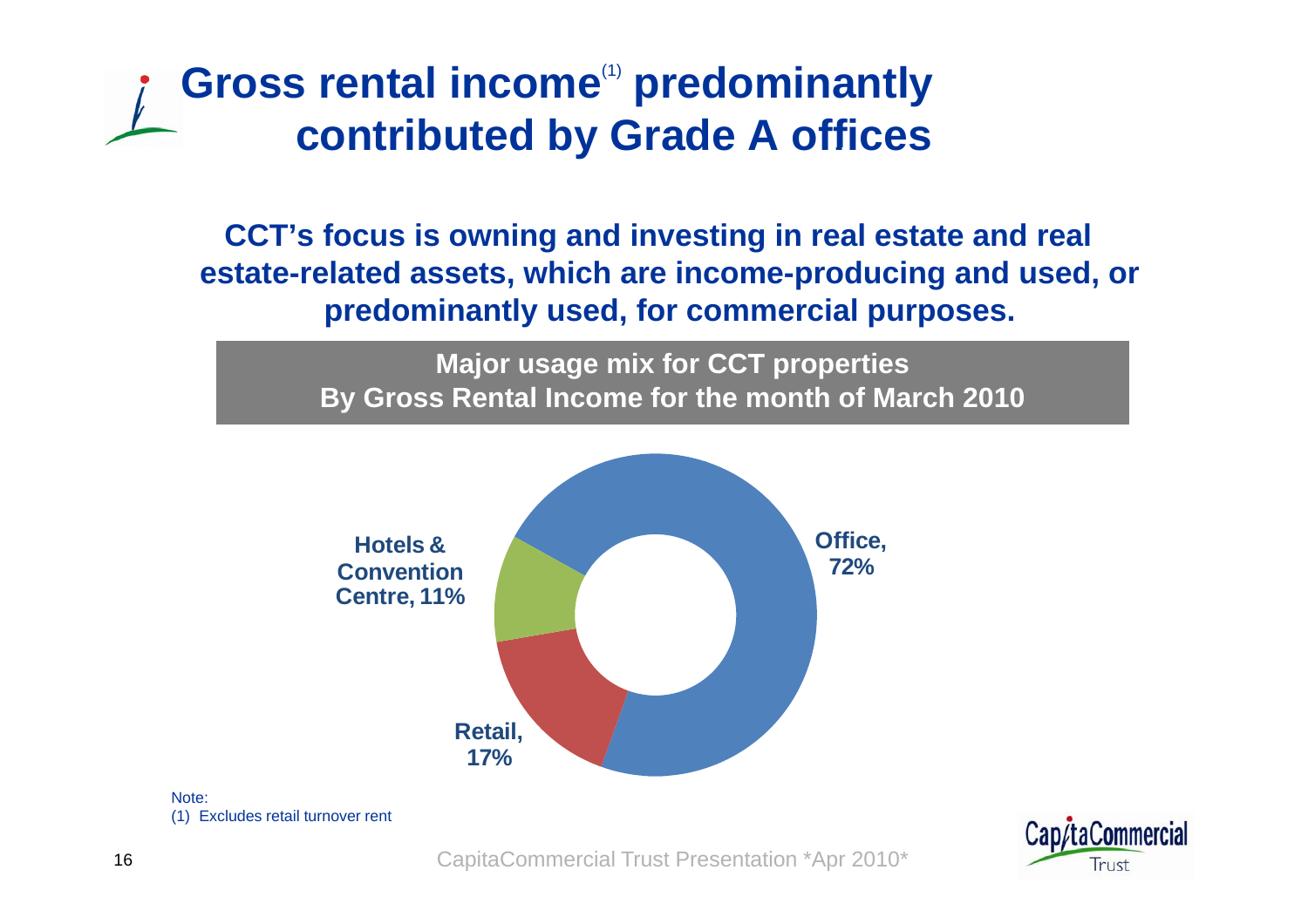# **Portfolio diversification with focus on quality**

**More than 80% of Net Property Income (1) from Grade A offices and Raffles City**



#### Notes:

(1)For the period of 1 Jan 2010 to 31 Mar 2010 (2)Represents CCT's interest of 60.0% in Raffles City

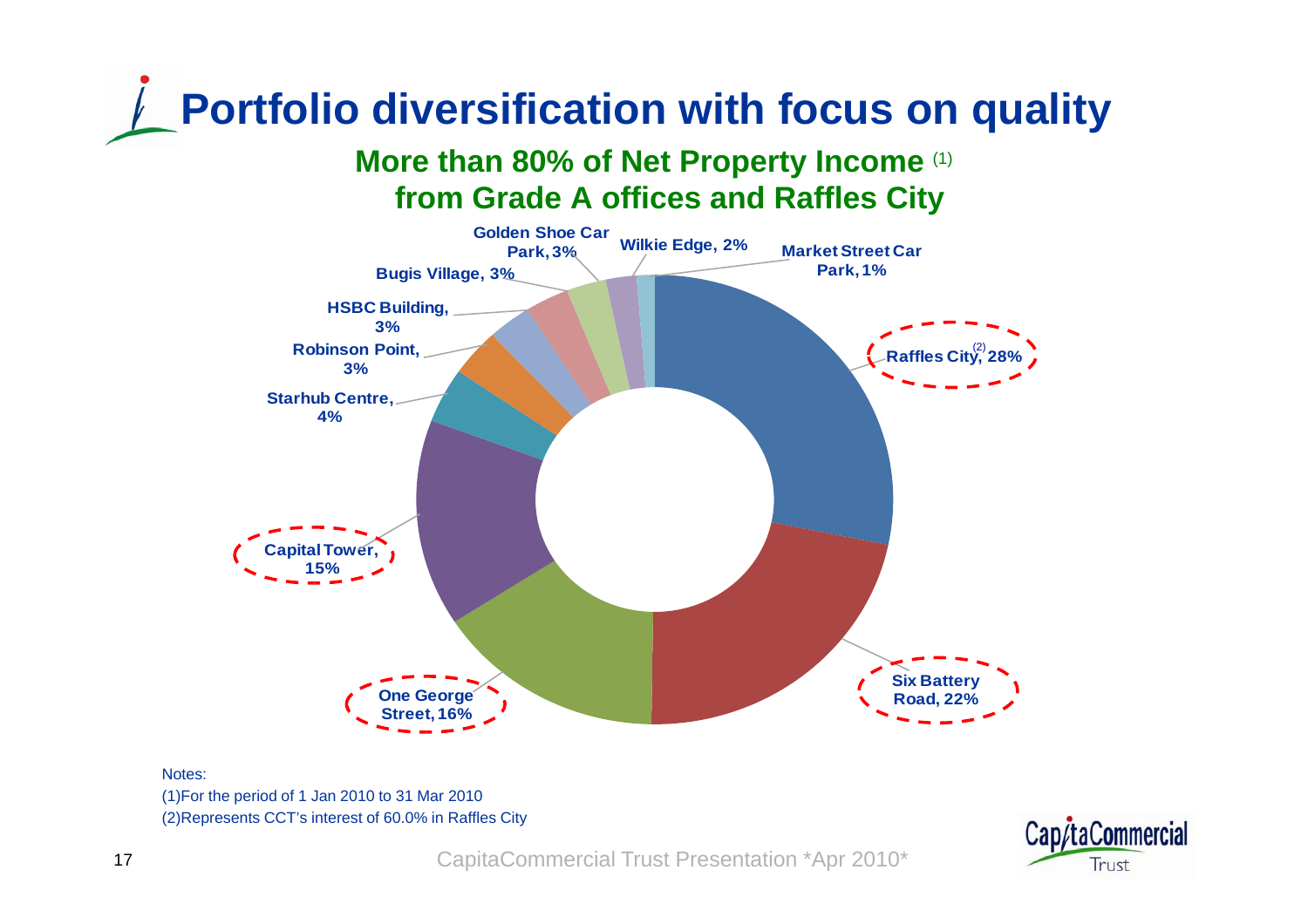



Notes:

- (1) Based on monthly gross rental income as at 31 Mar 2010 for the portfolio including car park income from Golden Shoe Car Park and Market Street Car Park.
- (2) Consists of other minor retail and office trades

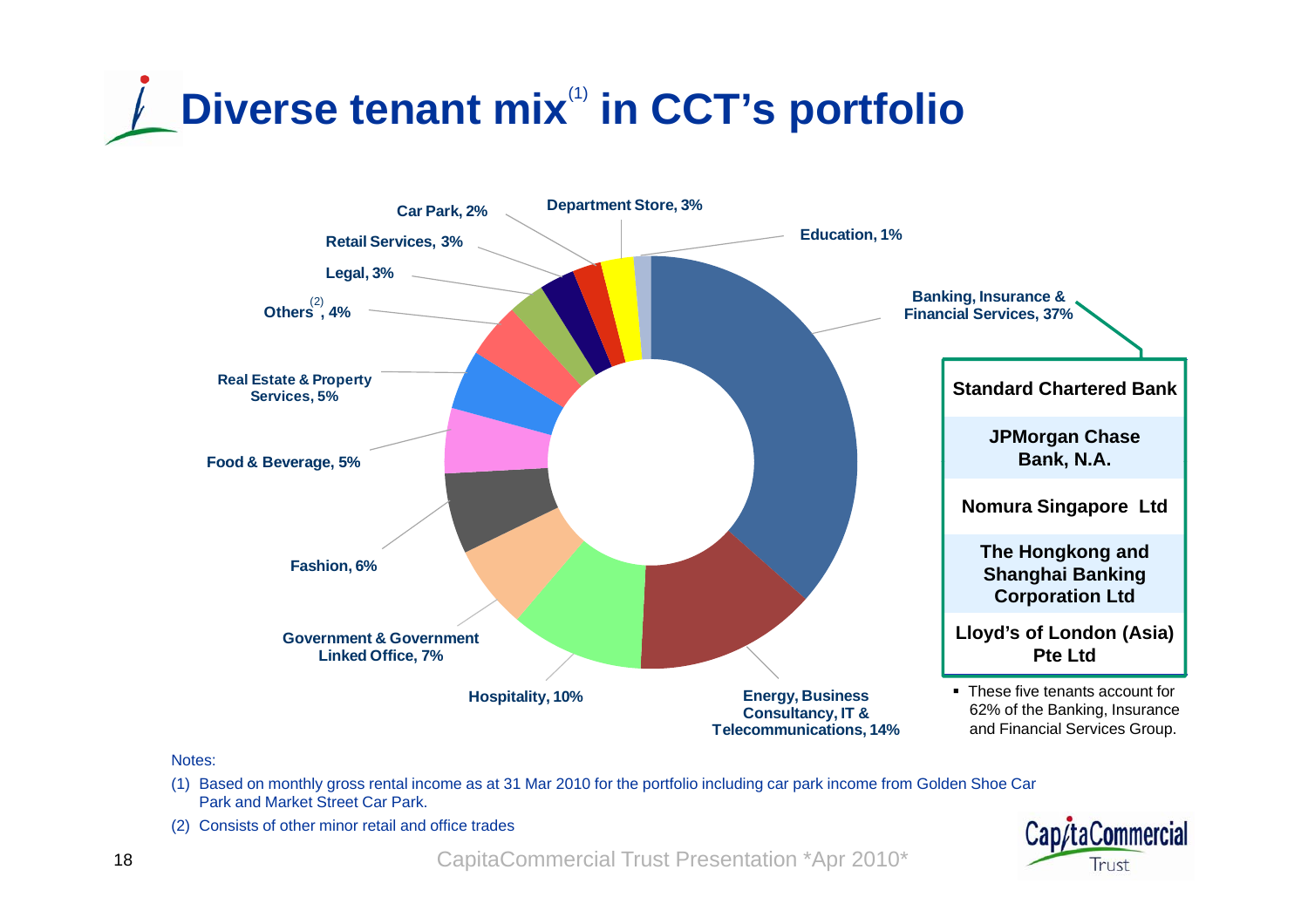### **Top ten blue-chip tenants**(1) **contribute about 47% of monthly gross rental income**

**Weighted Average Lease Term to Expiry (by floor area) area) for Top 10 Tenants as at 31 Mar 2010 = 5.6 years**

| <b>Portfolio with Robinson Point</b>                                    |       | <b>Portfolio without Robinson Point</b>                                 |       |
|-------------------------------------------------------------------------|-------|-------------------------------------------------------------------------|-------|
| <b>RC Hotels Pte Ltd</b>                                                | 11.3% | <b>RC Hotels Pte Ltd</b>                                                | 11.8% |
| <b>Standard Chartered Bank</b>                                          | 10.8% | <b>Standard Chartered Bank</b>                                          | 11.2% |
| <b>Government of Singapore Investment</b><br><b>Corporation Pte Ltd</b> | 4.4%  | <b>Government of Singapore Investment</b><br><b>Corporation Pte Ltd</b> | 4.6%  |
| JPMorgan Chase Bank, N.A.                                               | 4.3%  | JPMorgan Chase Bank, N.A.                                               | 4.5%  |
| <b>CapitaLand Group</b>                                                 | 3.5%  | <b>Nomura Singapore Limited</b>                                         | 3.4%  |
| <b>Nomura Singapore Limited</b>                                         | 3.3%  | The Hongkong and Shanghai Banking<br><b>Corporation Ltd</b>             | 2.6%  |
| The Hongkong and Shanghai Banking<br><b>Corporation Ltd</b>             | 2.5%  | <b>BHP Billiton Marketing Asia</b>                                      | 2.5%  |
| <b>BHP Billiton Marketing Asia</b>                                      | 2.4%  | Lloyd's of London Asia                                                  | 2.3%  |
| Lloyd's of London Asia                                                  | 2.2%  | Robinson & Company (Singapore)<br><b>Private Limited</b>                | 2.1%  |
| Robinson & Company (Singapore)<br><b>Private Limited</b>                | 2.0%  | <b>WongPartnership LLP</b>                                              | 1.9%  |

Note:

(1) Based on monthly gross rental income contribution as at 31 Mar 2010 (excluding retail turnover rent)

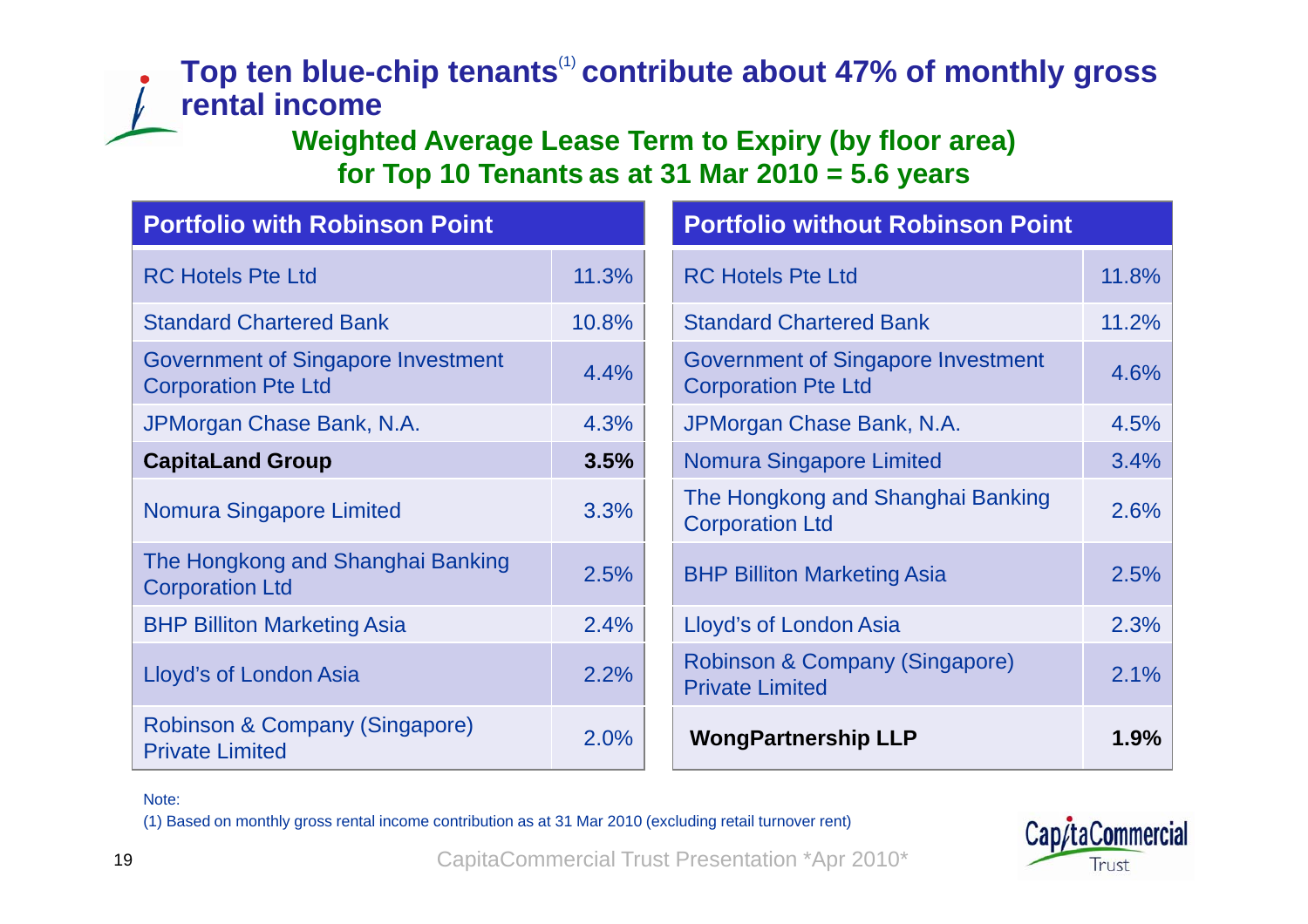### **CCT's Grade A offices continue to strengthen occupancy to 99.1%**

| CCT 1Q 2010 Committed Occupancy level                             |  | 1Q Industry Statistics - Occupancy level |                                           |  |  |  |
|-------------------------------------------------------------------|--|------------------------------------------|-------------------------------------------|--|--|--|
| Grade A offices: 99.1% 40: 98.7% Grade A offices: 94.5% 40: 93.8% |  |                                          |                                           |  |  |  |
| Portfolio:                                                        |  |                                          | 95.1% 4Q: 94.8% Core CBD: 91.9% 4Q: 91.2% |  |  |  |

**CCT's Committed Occupancy Since Inception**



(1) URA has not released Occupancy Index Figure for 1Q 2010

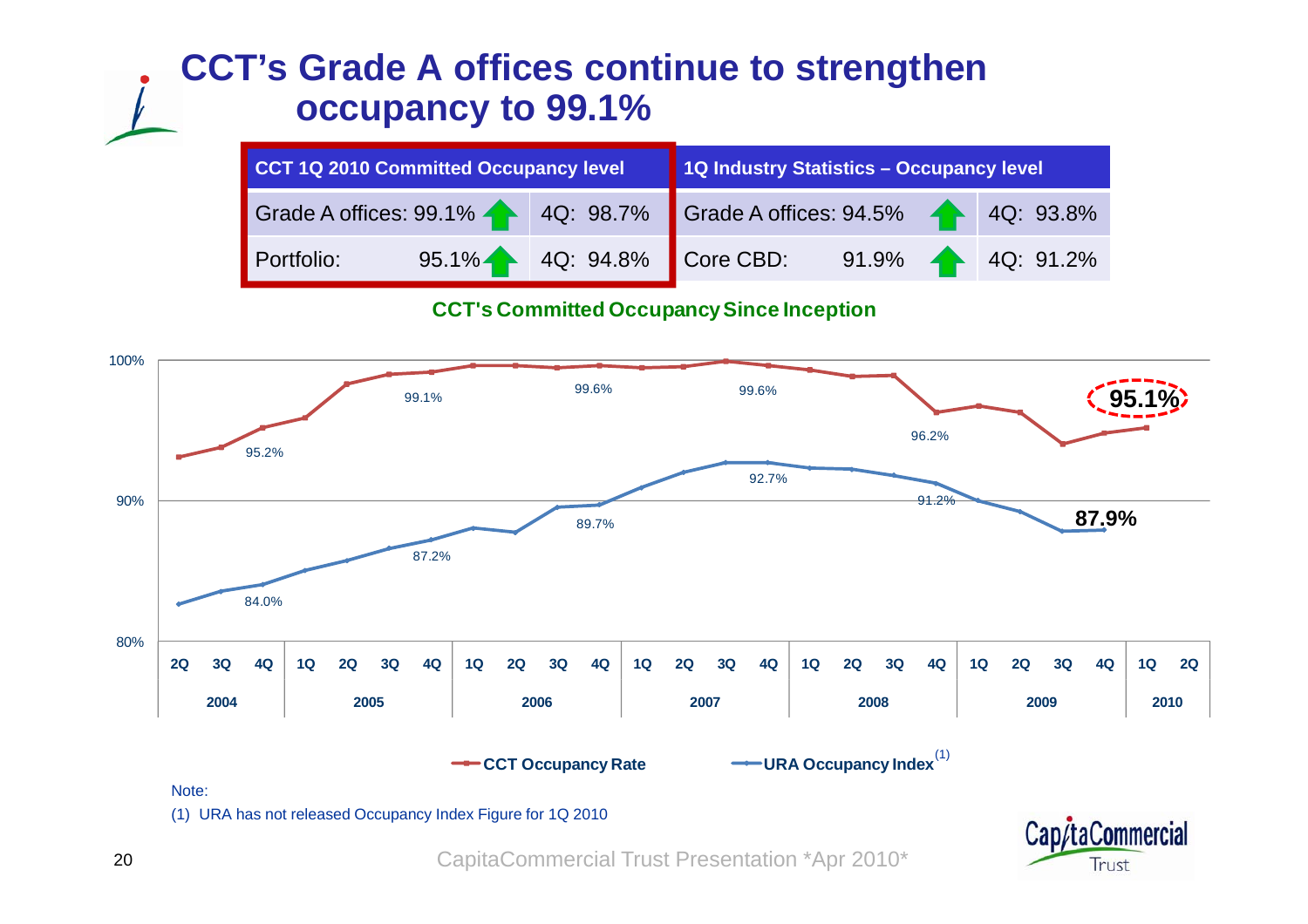

### Leases up for renewal (by Monthly Gross Rental Income<sup>(2)</sup>) **as at 31 March 2010**



#### Notes:

(1) Data shown does not take into account the sale of Robinson Point.<br>(2) Excludes turnover rent.

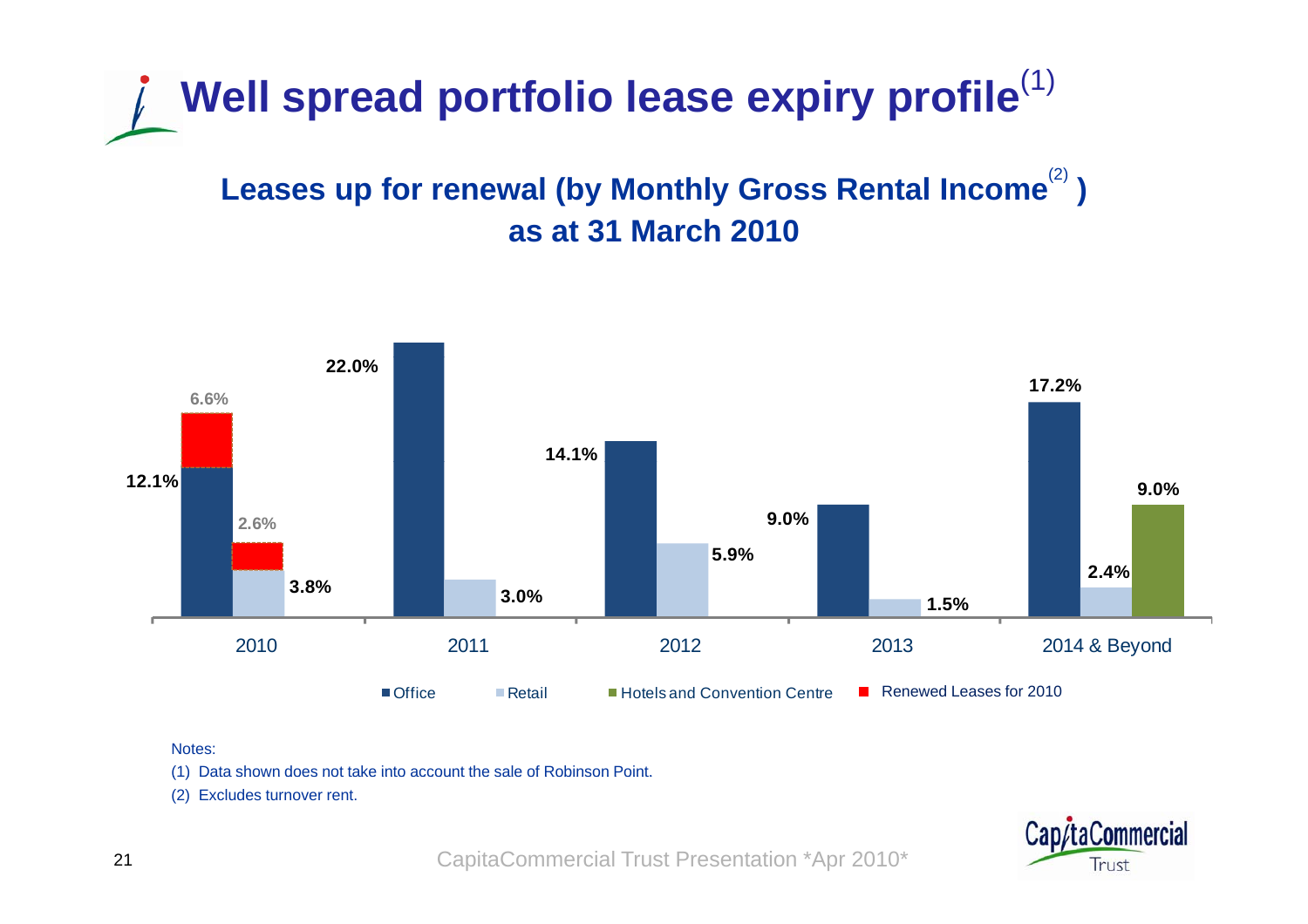### **Already secured renewals for a third of office leases expiring in 2010**

**Office leases expiring(1) as a percentage of Monthly Office Gross Rental Income as at 31 March 2010**



### Average office portfolio rent as at 31 Mar 2010 is \$8.64 psf

Note:

(1) Data shown does not take into account the sale of Robinson Point.

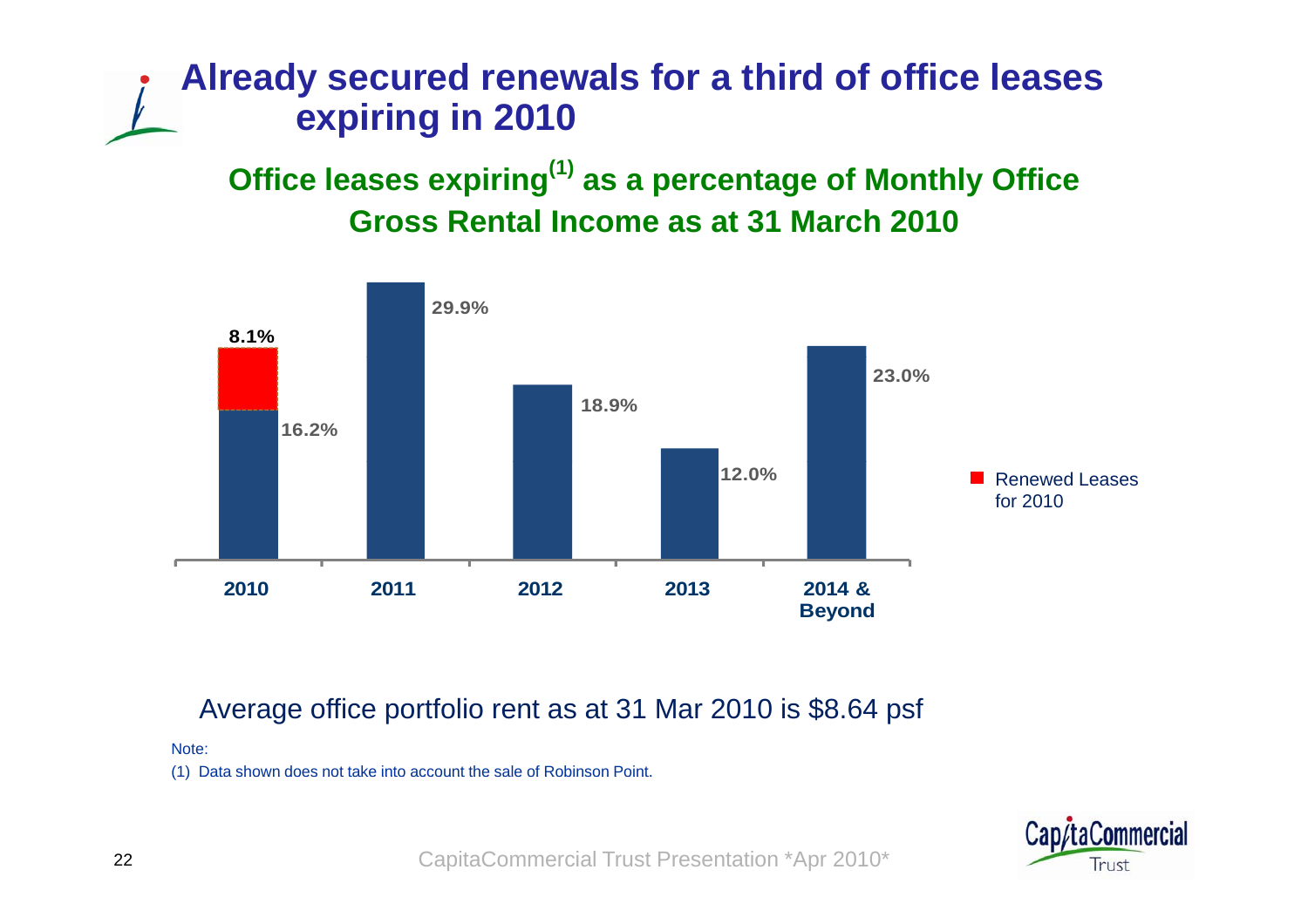### **2010 expiring leases mainly from Capital Tower and Raffles City Tower**

### **Average rent of office portfolio leases expiring in 2010 is \$7.71 psf**

**1Q 2010 Industry Statistics** (1) **–Grade A Office Average Market Rent: S\$8 00 psf S\$8.00 Prime Office Average Market Rent: S\$6.70 psf**



2010

### $(S$ psf/month)$ <sup>(2)</sup> Leases expiring as a percentage of monthly office gross rental

#### Notes:

(1)Source: CBRE (as at Q1 2010)

(2)Data shown does not take into account the sale of Robinson Point.

(3)Has embedded yield protection of 4.25% p.a., based on purchase consideration of S\$1.165 billion until 10 July 2013 from CapitaLand. This eliminates downside rental risk for One George Street during the yield protection period, but allows CCT to benefit from any upside in rental reversion.

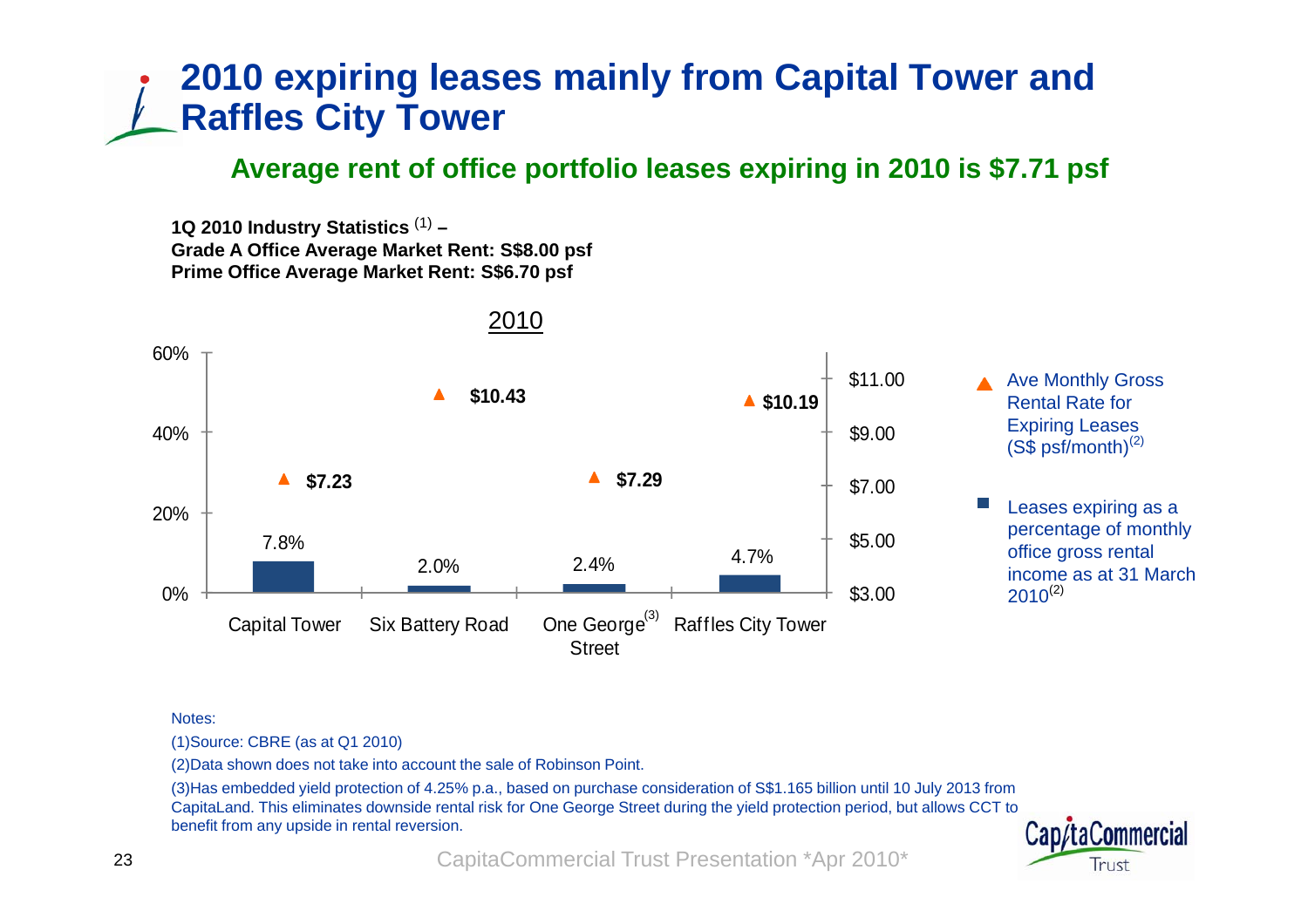### **Leasing risk mitigated by anticipation of office market recovery, but proactive leasing and prudent cost management strategy continues**



Ave Monthly Gross Rental Rate for Expiring Leases (S\$ psf/month)<sup>(2)</sup>  $\blacktriangle$ 

Leases expiring as a percentage of monthly office gross rental income as at 31 March 2010<sup>(2)</sup>

#### Notes:

(1)Has embedded yield protection of 4.25% p.a., based on purchase consideration of S\$1.165 billion until 10 July 2013 from CapitaLand. This eliminates downside rental risk for One George Street during the yield protection period, but allows CCT to benefit from any upside in rental reversion.

(2)Data shown does not take into account the sale of Robinson Point.

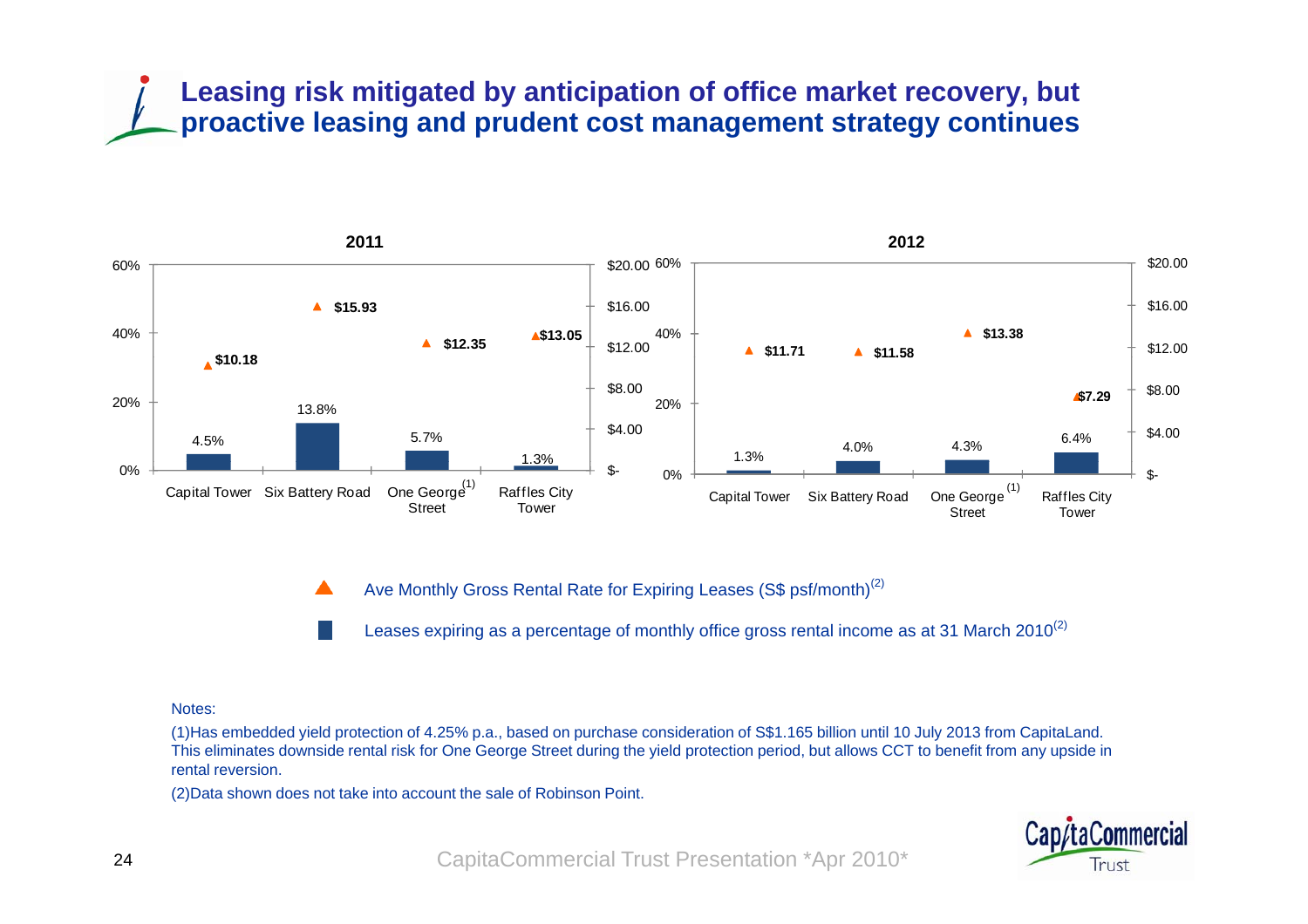## **Portfolio Reconstitution Strategy 4.**



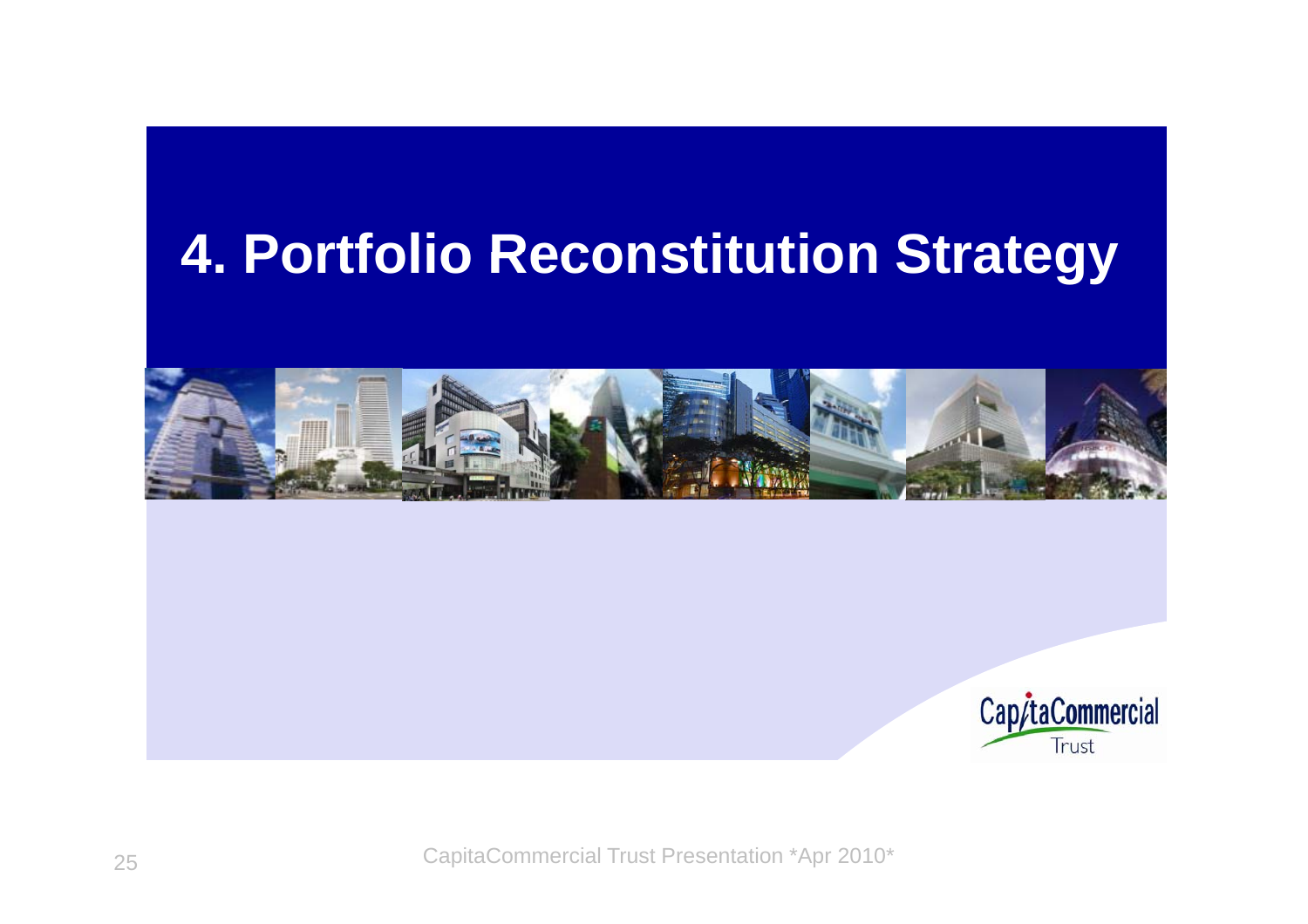## **Portfolio reconstitution strategy to further enhance asset q y ualit**



CapitaCommercial Trust Presentation \*Apr 2010\*

**Trust**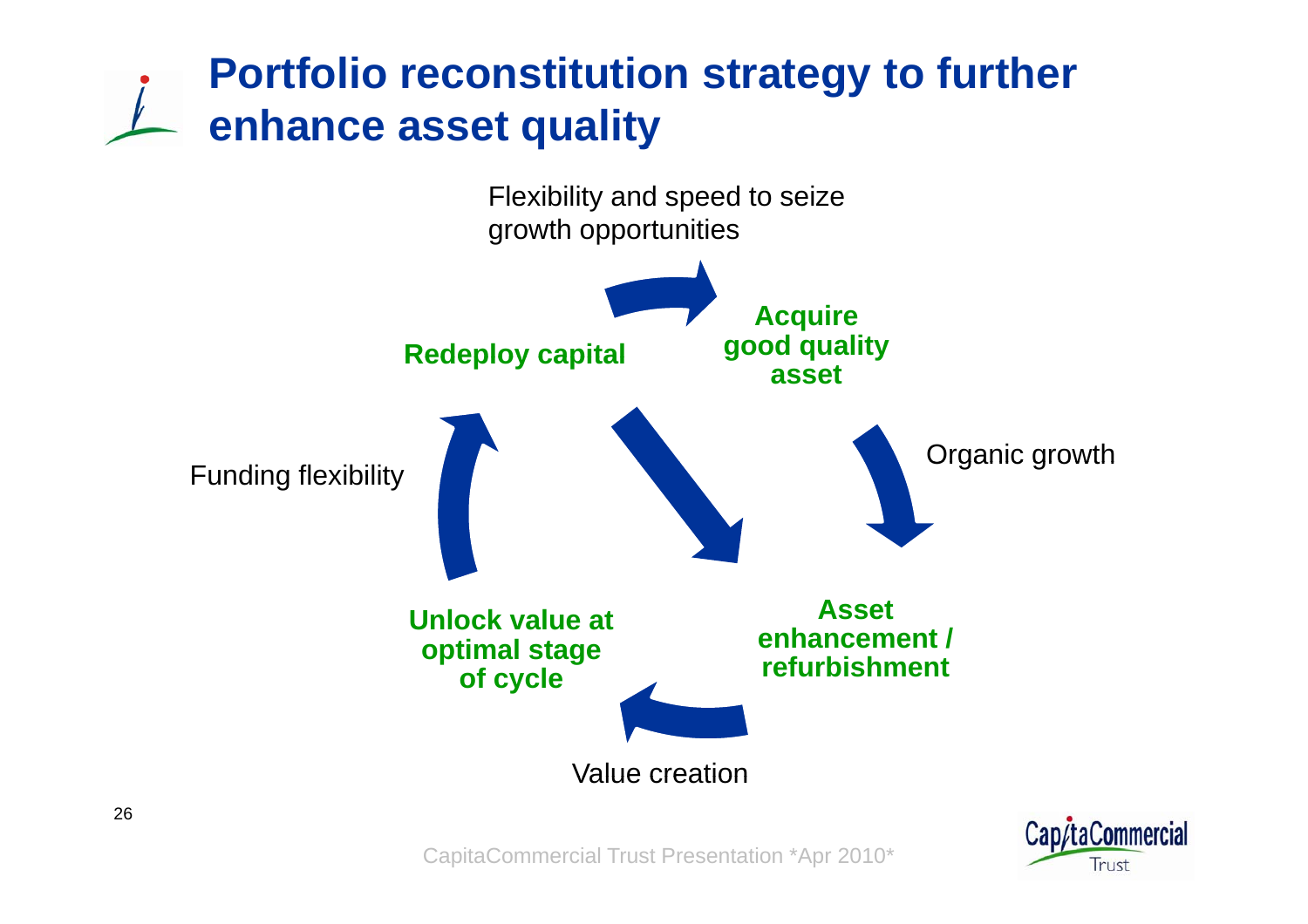



- • **Sale of Robinson Point for S\$203.25 mil or S\$1 527 S\$1,527psf on NLA**
- $\bullet$  **Estimated gain of S\$19.2 mil** 
	- 11.4% above Dec 2009 valuation of S\$182.5 mil
	- – 69.7% above 2004 appraised value of S\$119.8 mil when acquired by CCT
- •**Completion scheduled on 19 April 2010**
- $\bullet$ **•** Sale proceeds will be used for growth **opportunities**

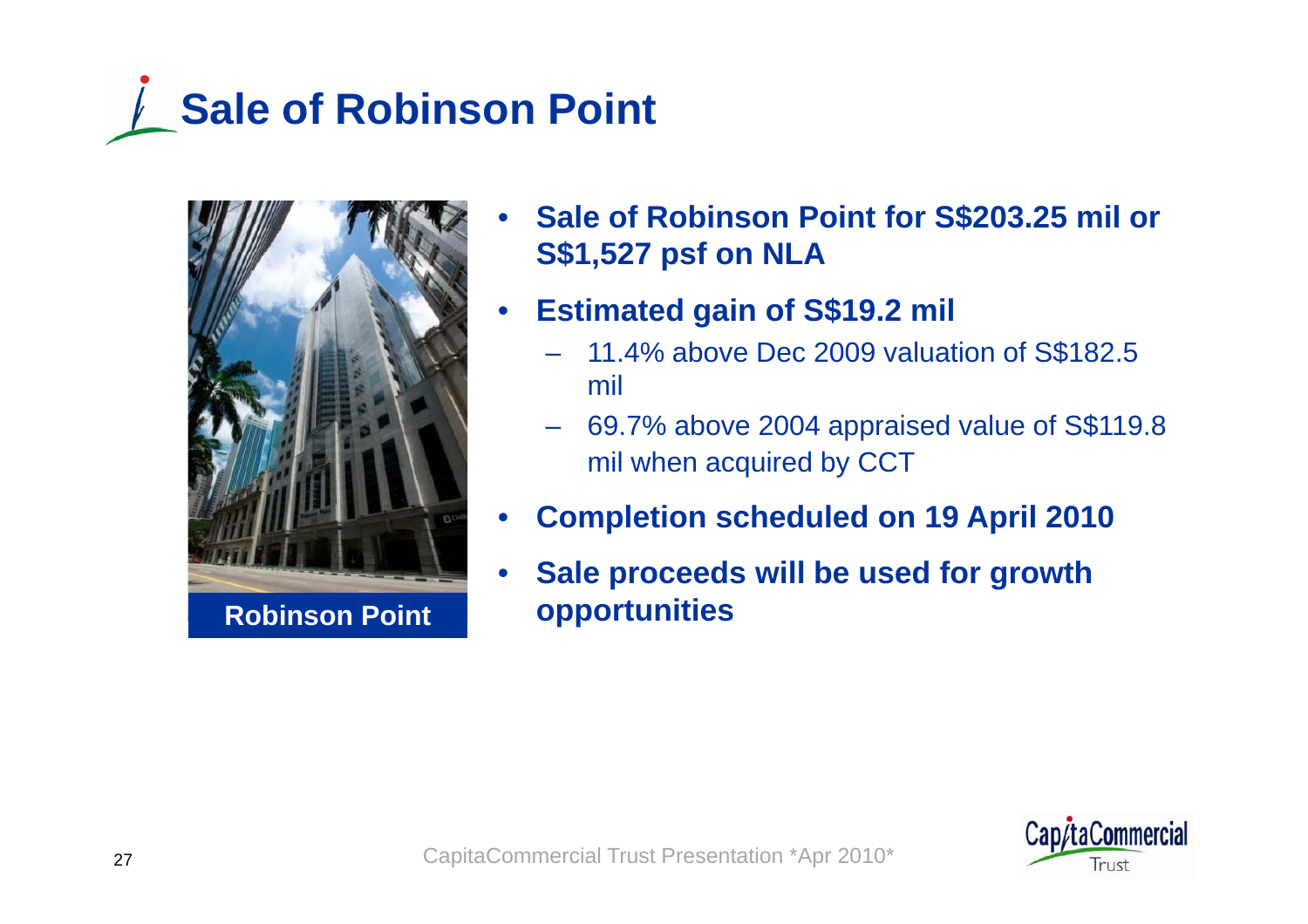# **Asset plan review for Starhub Centre**



**Starhub Centre**

- • **Obtained Outline Planning Permission Permission from the Urban Redevelopment Authority for change of use:**
	- from Commercial to Residential (maximum 80% of GFA) and Commercial
	- Gross plot ratio of +4.9 (no change)
- • **Still pending other government authorities' approval**
- • **Only decide next course of action after all relevant approvals are received**

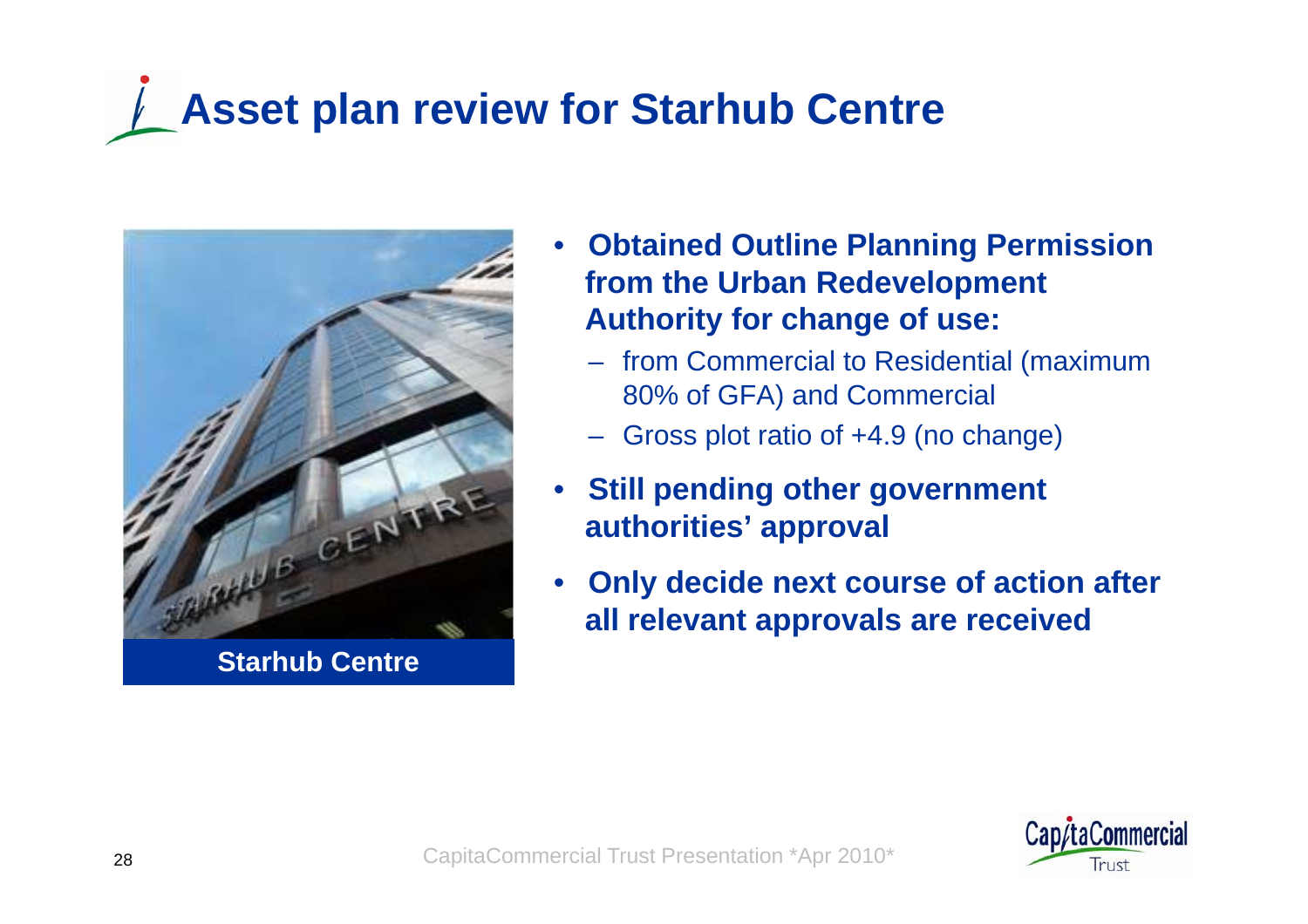## **Market Outlook 5.**



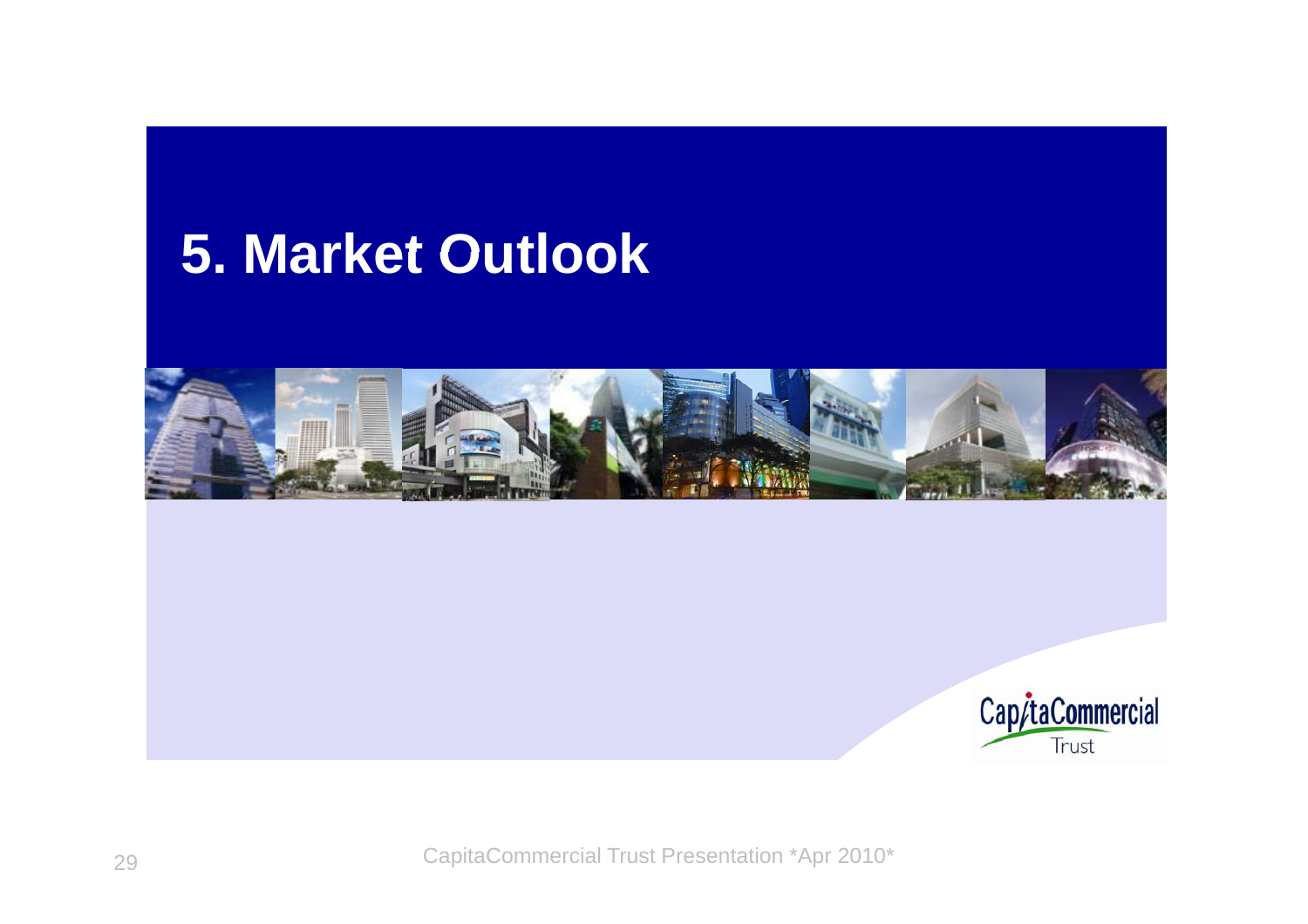### **Future supply in Central Area (1) until 2012 at 6.7 million sq ft of which approx 38% have already been pre-committ de d;**



#### **Singapore Private Office Space (Central Area) -- Demand & Supply**

(1)Central Area comprises 'The Downtown Core', 'Orchard' and 'Rest of Central Area'

*Source: Consensus Compiled from CBRE & JLL ( Apr 10)*

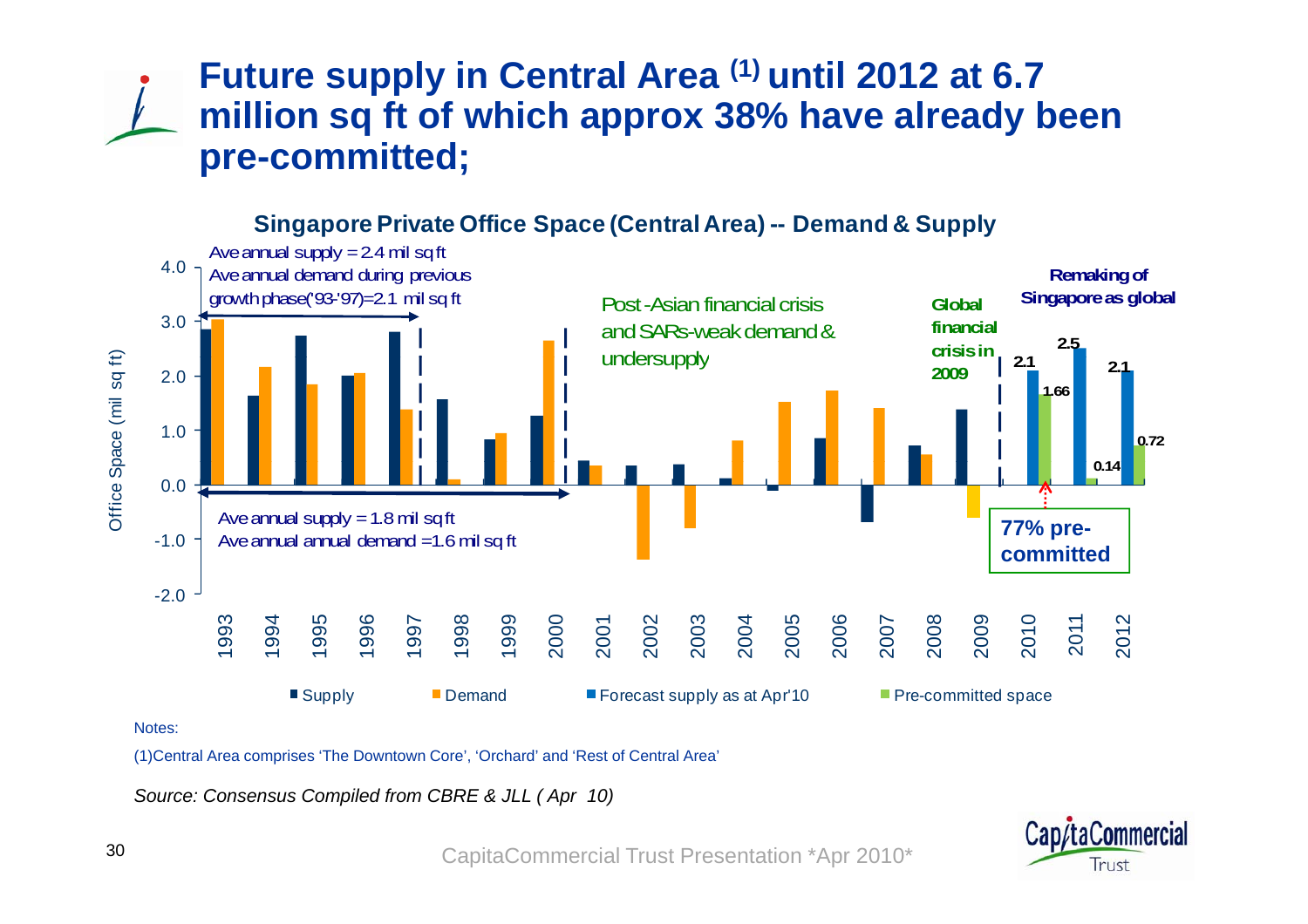# **Trends in Singapore office market**

- **About 1.2 million sq ft of existing offices estimated to be converted into residential use**
- **No decentralisation – no relocation from Singapore's Central Business District to suburban areas in the past nine months**
- Leasing momentum has improved over the past six months
	- Demand from local and international law firms, insurance companies, banks
- **Withdrawal of shadow space as companies review space requirements**
- $\bullet$ **Many tenants with space requirements in excess of 75,000 sq ft**

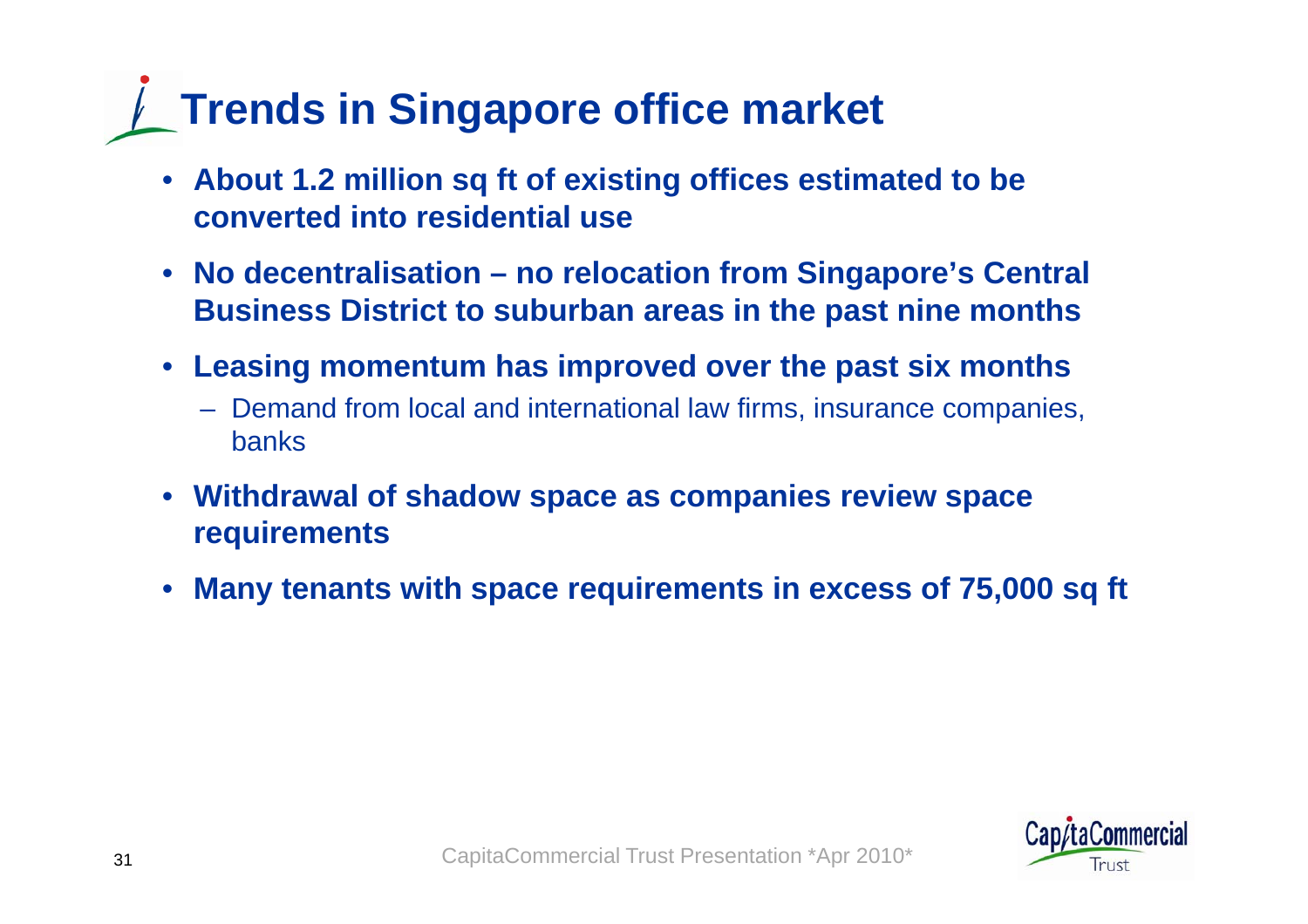# **Singapore office market outlook**

**Mixed views from property consultants:**

- Expectation of office rents easing for rest of 2010, hitting **bottom in 2011, or perhaps by the end of 2011 if the economy grows more strongly than expected (DTZ)**
- **May be premature to make a call on early return to rental growth. Grade A rents may remain fairly flat in the next 12 to 18 months (CBRE)**
- **Rents for Grade A- and B+ grade offices may still decline a few per cent from current levels though the drop should end by Q4 2010 (JLL)**
- **Singapore office market is expected to see a modest recovery**  with up to a 5 percent increase in rents in 2010 (Colliers)

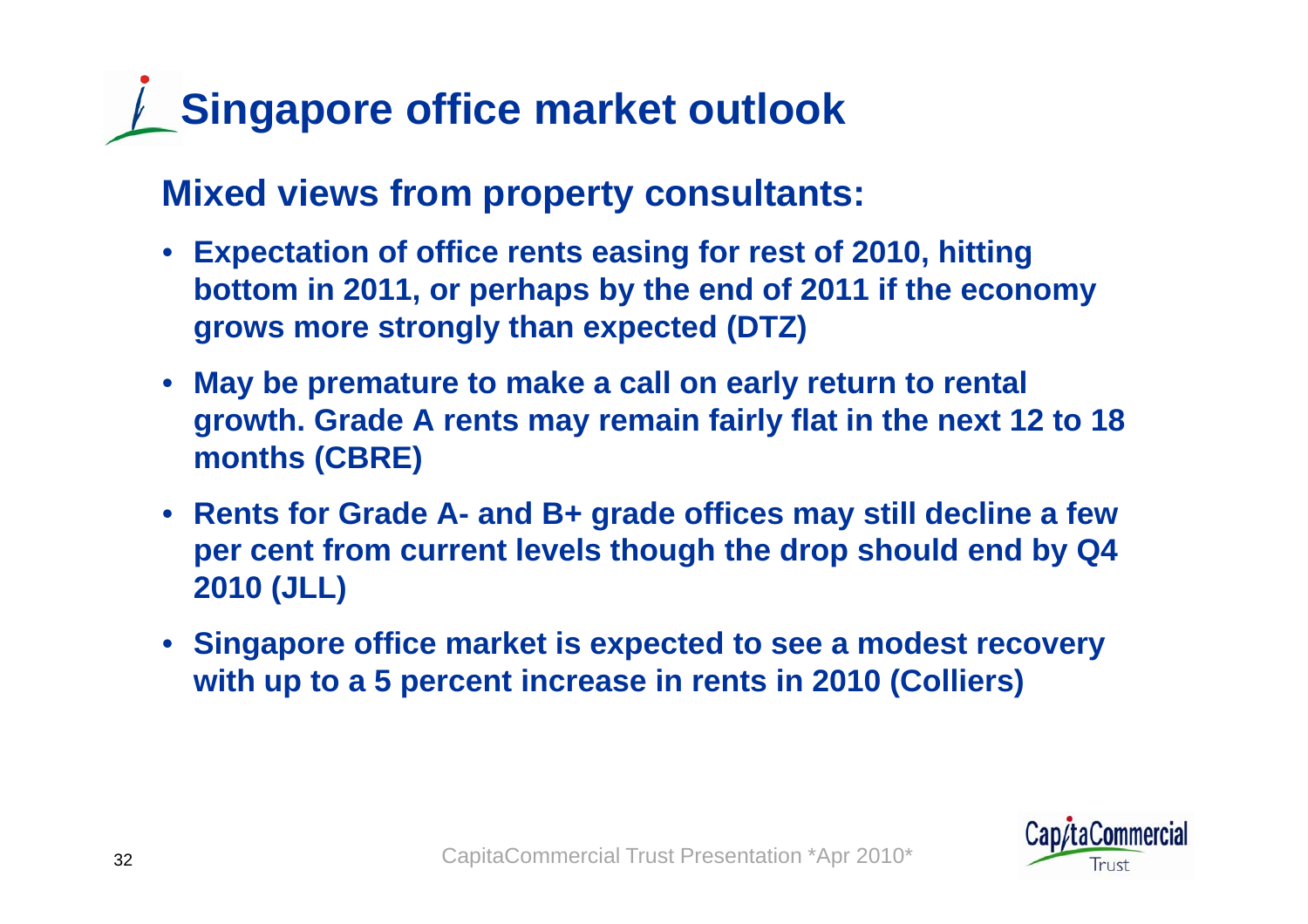### **Office market rentals have declined 57% since the peak in 3Q 2008, but rate of decline has eased**



Note:

(1) Source for office market rent: CBRE (figures as at end of each quarter)

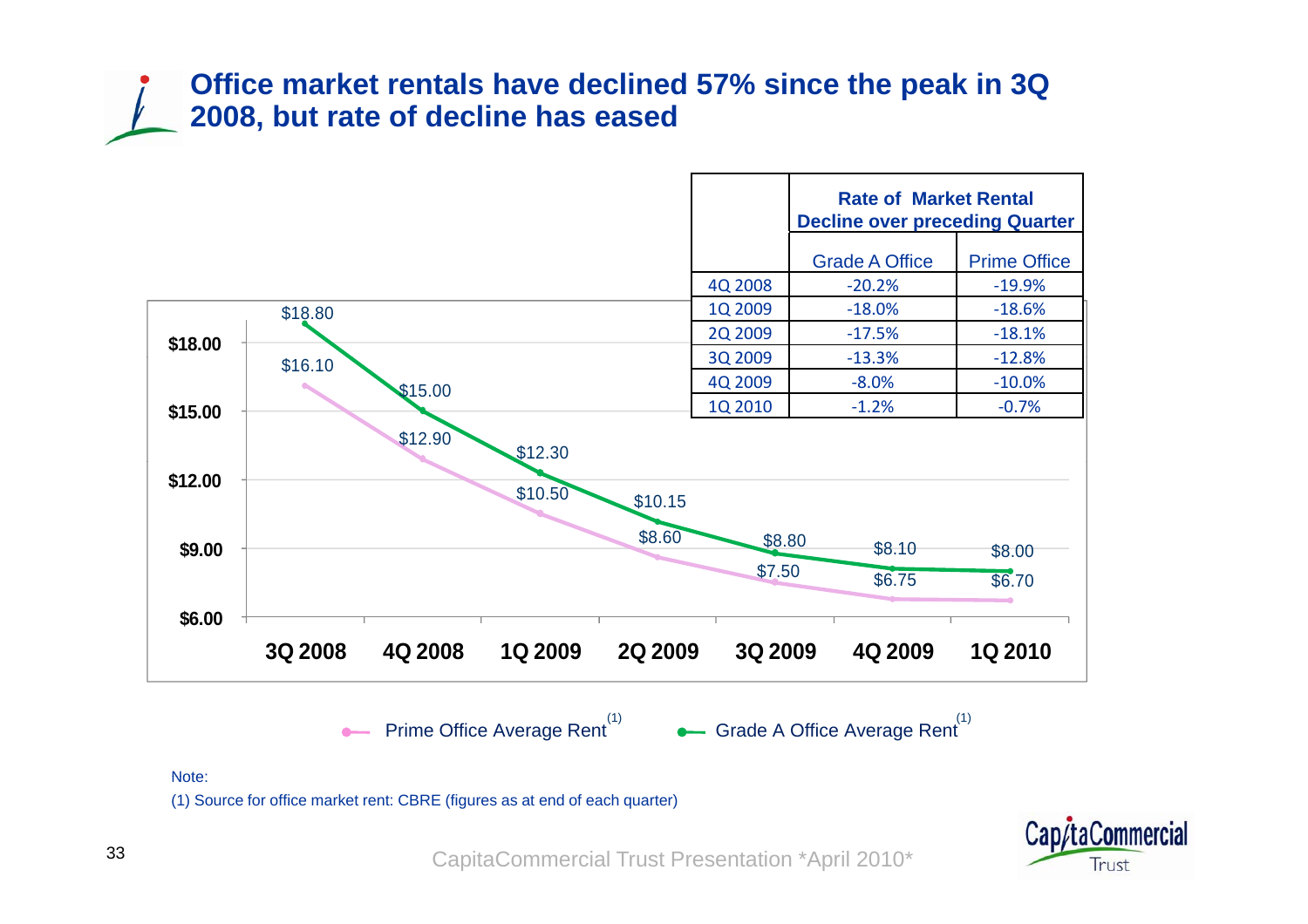**Global economy shown further signs of improvement; while downside risks remain, Sin g p gg a pore sees stron g growth in Q1** 

**Advance estimates of Singapore's forecast 2010 GDP : 7.0% to 9.0% (Apr 2010 ) revised upwards from 4.5% to 6.5% (Feb 2010) (** 



*Source: Ministry of Trade and Industry, 14 April 2010*

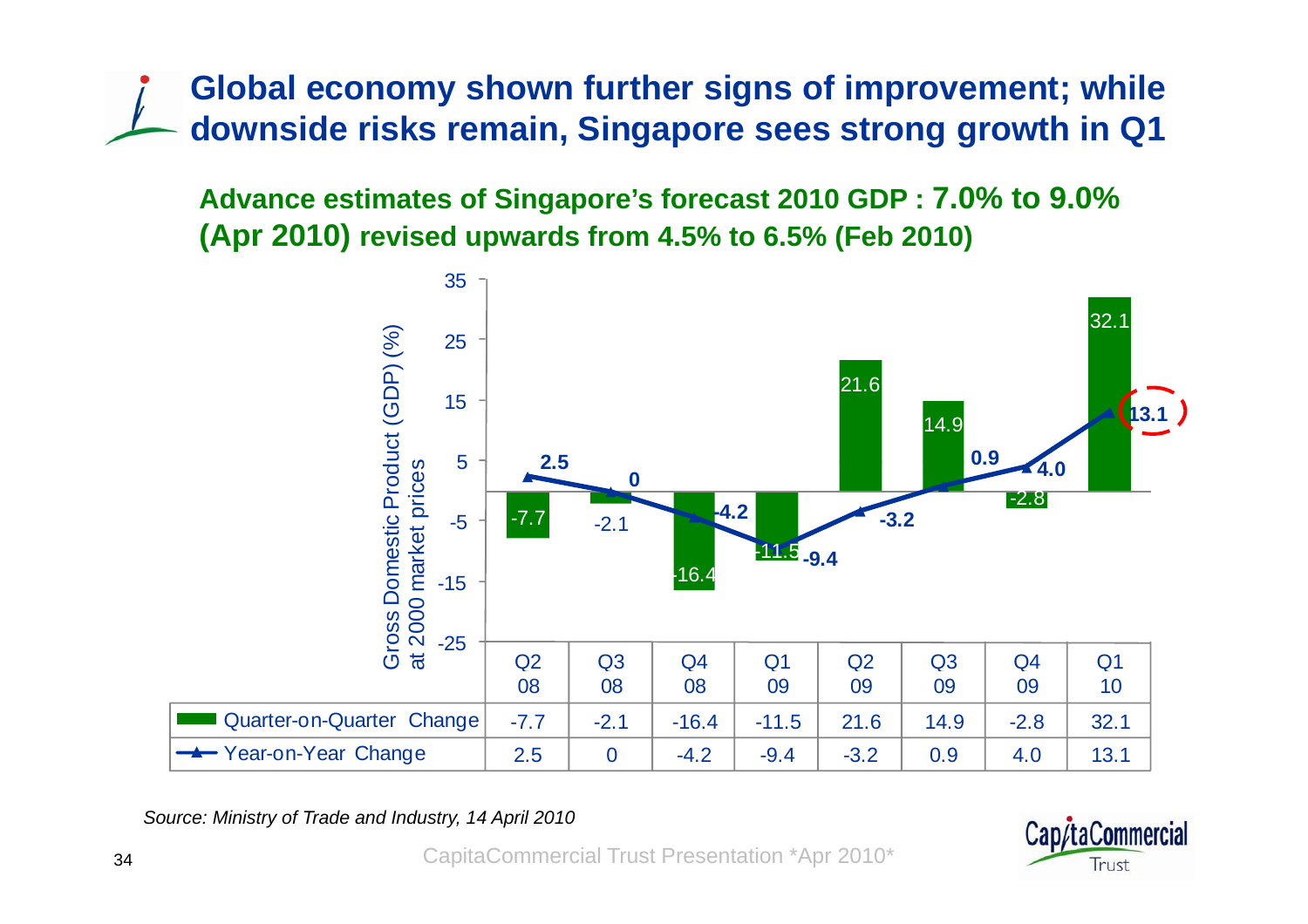# **Focus Moving Ahead 6.**



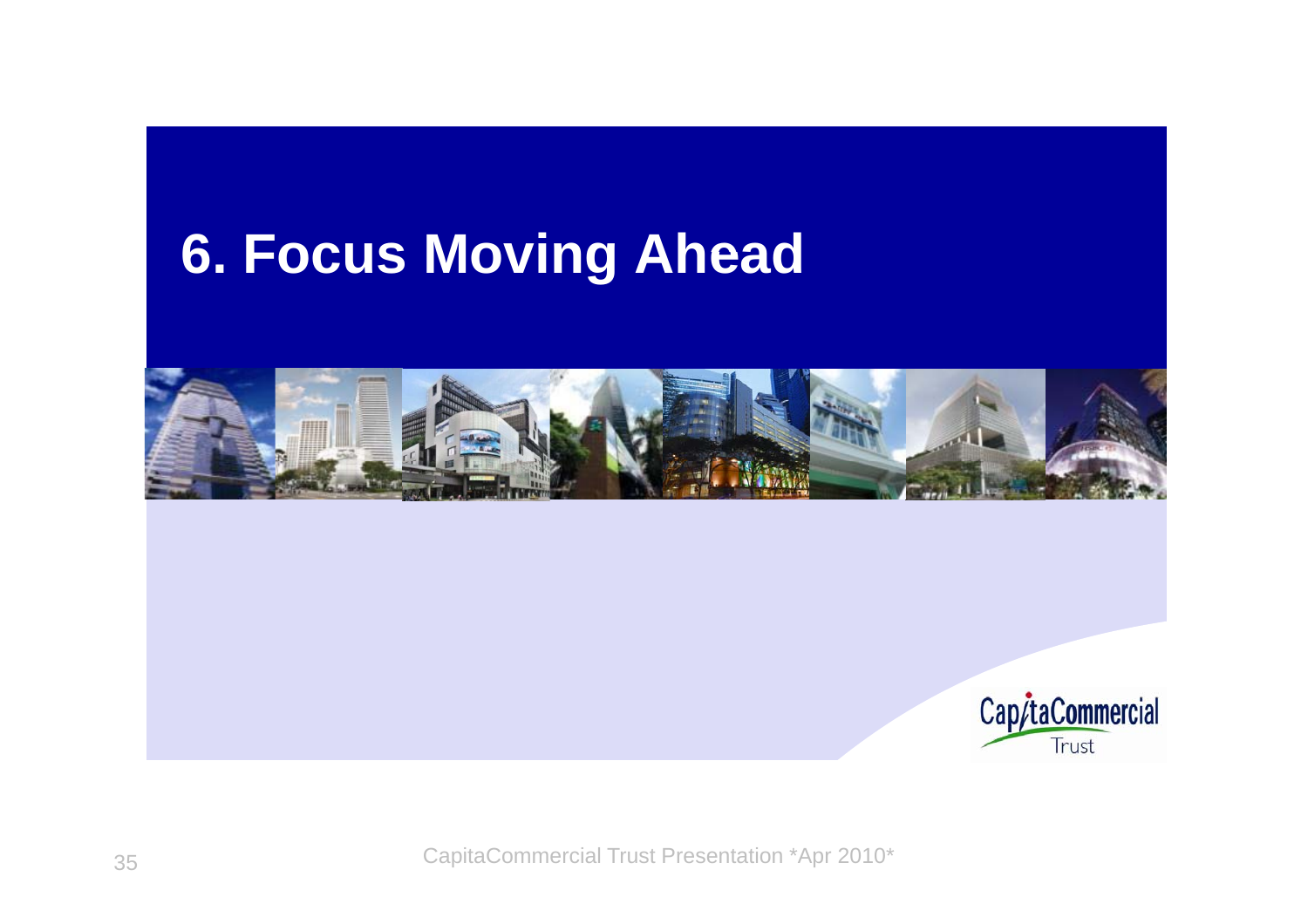### **89% of 2009's Gross Rental Income already committed**  for the year of 2010<sup>(1)</sup>



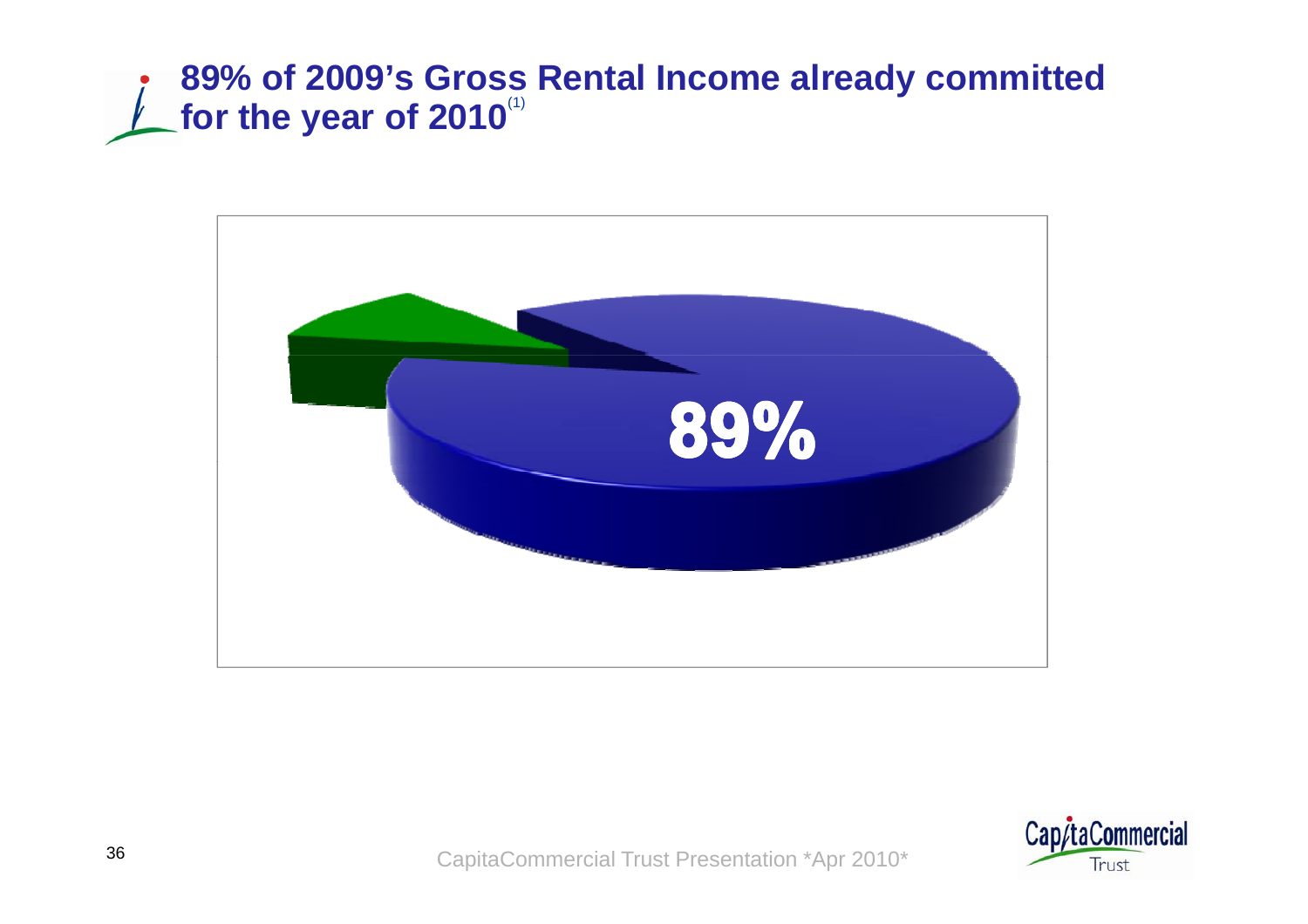

**Trust**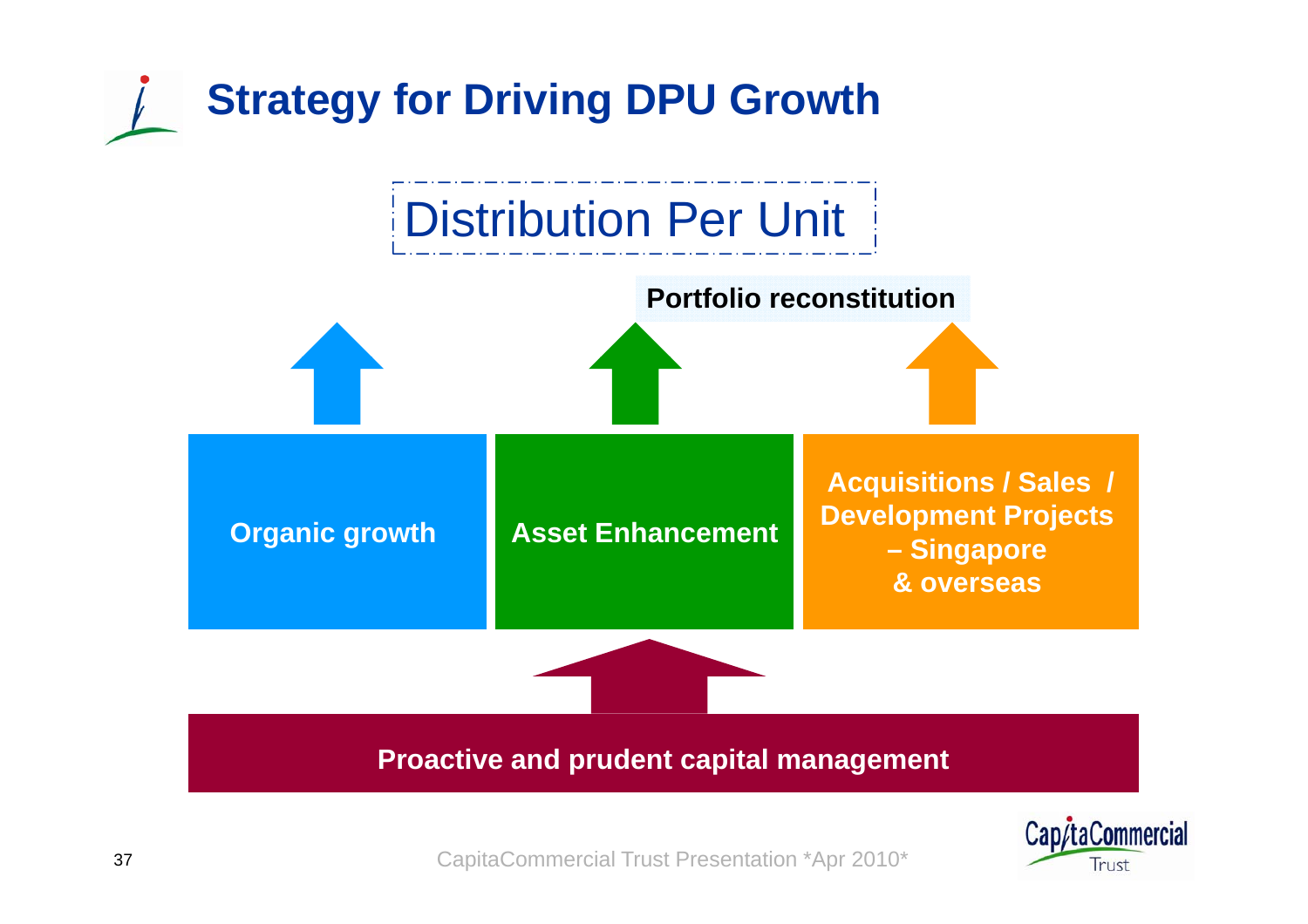## **Supplementary Slides**



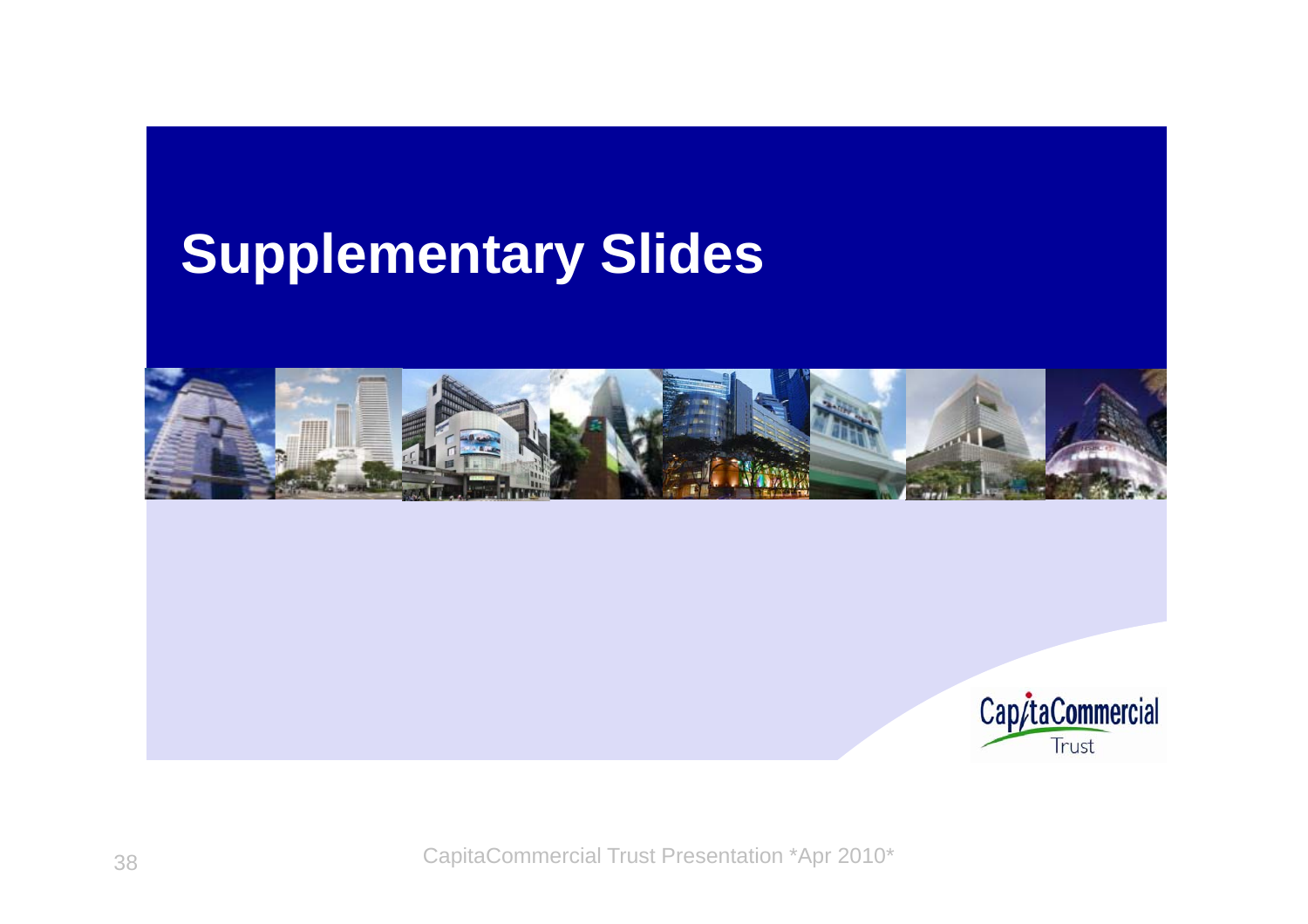# **Singapore's First Listed Commercial REIT**

| Listing                          | May 2004 on Singapore Exchange Securities Trading Limited                                                                                                               |
|----------------------------------|-------------------------------------------------------------------------------------------------------------------------------------------------------------------------|
| <b>Portfolio</b><br>- Singapore  | 11 premier commercial assets in the Central Area of Singapore<br>(7% of total private stock)                                                                            |
| <b>Total Net Lettable Area</b>   | 3.4 million sq ft                                                                                                                                                       |
| <b>Total number of Tenants</b>   | More than 500 (office and retail)                                                                                                                                       |
| <b>Investments</b><br>- Malaysia | 30% stake in Quill Capita Trust who owns ten commercial<br>properties in Kuala Lumpur, Cyberjaya and Penang                                                             |
|                                  | 7.4% stake in Malaysia Commercial Development Fund Pte. Ltd.                                                                                                            |
| <b>Total assets</b>              | S\$6.0 billion (US\$4.4 billion)<br>(as at 31 March 2010)                                                                                                               |
|                                  |                                                                                                                                                                         |
| Market cap                       | S\$3.0 billion (US\$2.2 billion)<br>Based on CCT's closing price of S\$1.08 on 31 March 2010 (last trading day of the month) and total<br>units on issue, 2,816,403,677 |



Cap/taCommercial Trust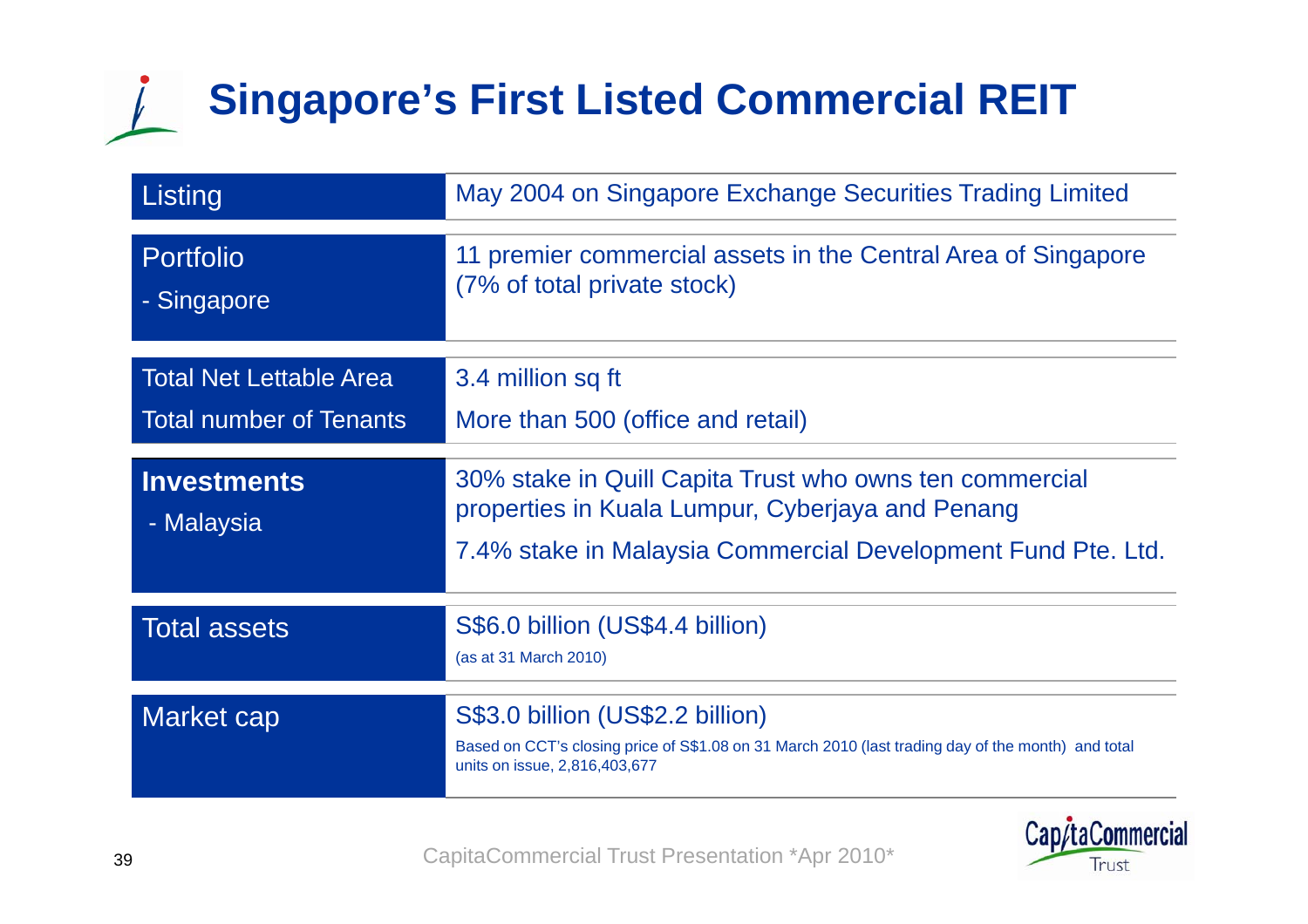



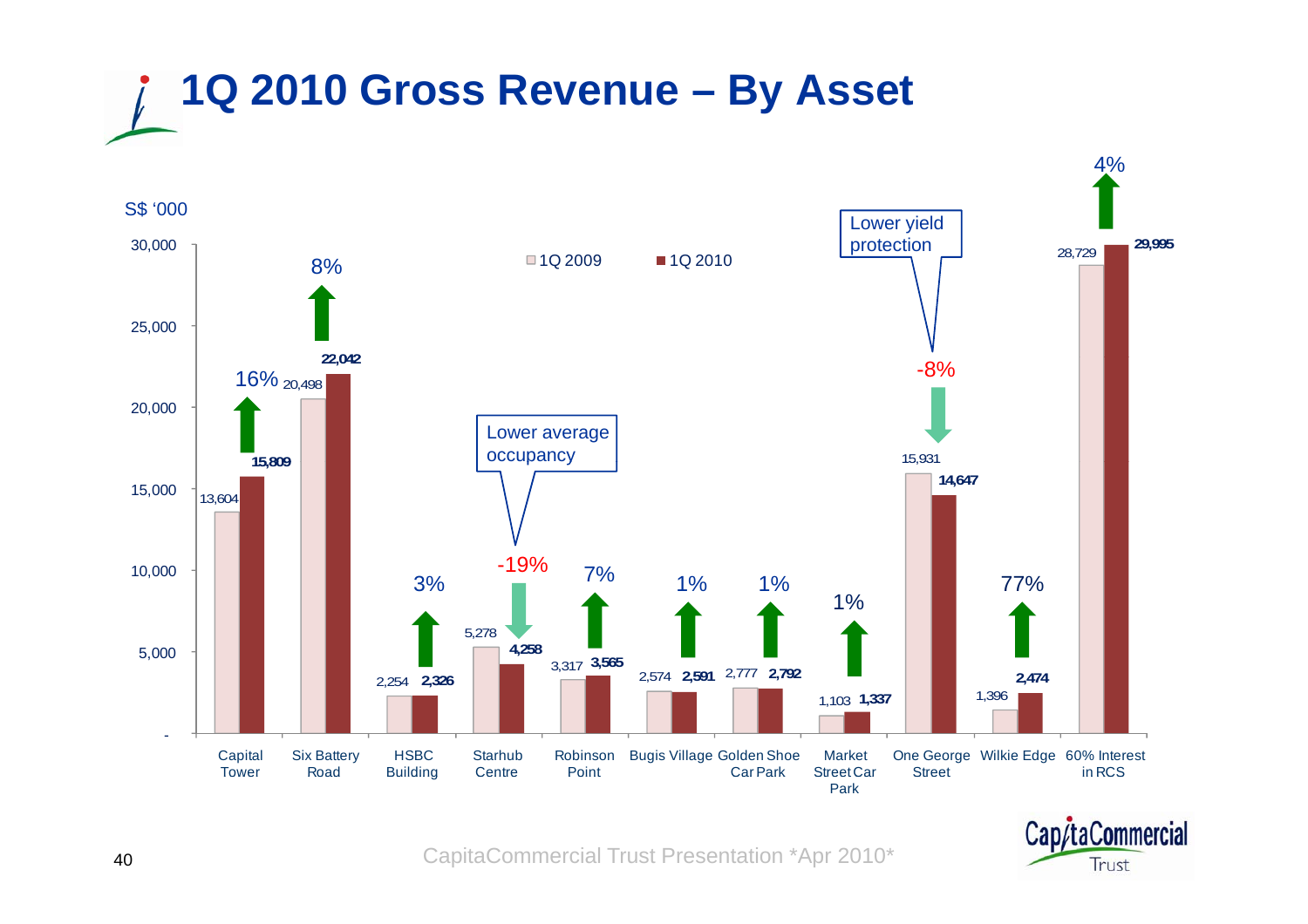



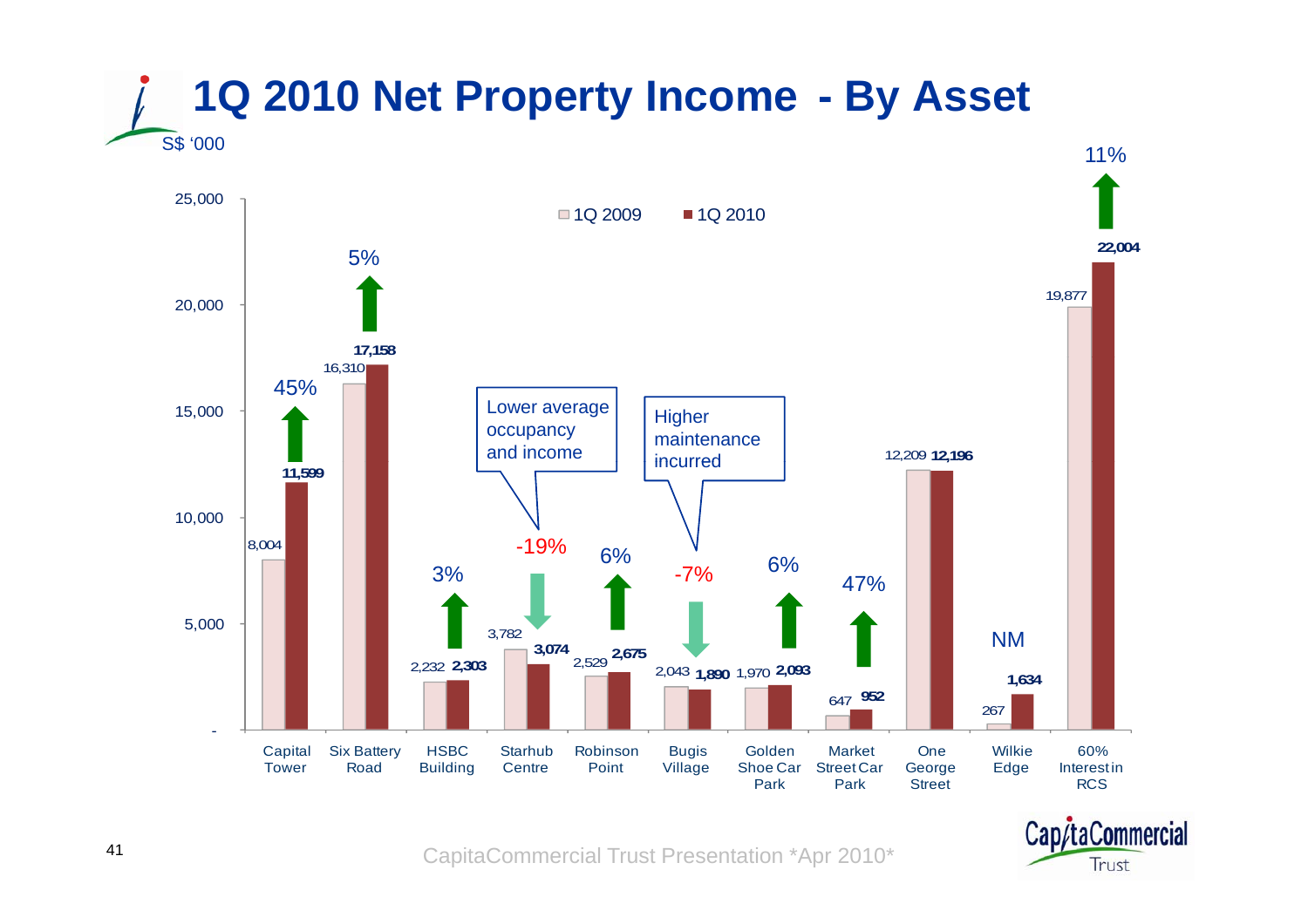## **Committed occupancy rates above market levels**

| CCT 1Q 2010 Committed Occupancy level |           | 1Q Industry Statistics - Occupancy level |           |  |
|---------------------------------------|-----------|------------------------------------------|-----------|--|
| Grade A office: 99.1%                 | 4Q: 98.7% | Grade A offices: 94.5%                   | 4Q: 93.8% |  |
| Portfolio: 95.1%                      |           | 4Q: 94.8% Core CBD: 91.9%                | 4Q: 91.2% |  |

|                               | 2004  | 2005        | 2006  | 2007  | 2008  | 2009  | <b>1Q 2010</b> |
|-------------------------------|-------|-------------|-------|-------|-------|-------|----------------|
| <b>Capital Tower</b>          | 94.5  | 100.0       | 100.0 | 100.0 | 99.9  | 99.9  | 99.9           |
| <b>Six Battery Road</b>       | 97.5  | 99.5        | 100.0 | 99.9  | 98.6  | 99.2  | 99.7           |
| <b>Starhub Centre</b>         | 98.1  | 100.0       | 100.0 | 99.0  | 93.1  | 68.2  | 68.2           |
| <b>Robinson Point</b>         | 85.2  | 99.1        | 100.0 | 100.0 | 90.9  | 94.1  | 94.5           |
| <b>Bugis Village</b>          | 92.9  | 92.1        | 95.3  | 99.1  | 96.6  | 93.8  | 95.8           |
| <b>Golden Shoe Car Park</b>   | 100.0 | 85.4        | 98.0  | 96.4  | 100.0 | 100.0 | 100.0          |
| <b>Market Street Car Park</b> | 100.0 | $0.0^{(1)}$ | 95.6  | 95.4  | 82.8  | 100.0 | 100.0          |
| <b>HSBC Building</b>          |       | 100.0       | 100.0 | 100.0 | 100.0 | 100.0 | 100.0          |
| <b>Raffles City</b>           |       |             | 99.5  | 99.3  | 99.9  | 99.3  | 99.8           |
| Wilkie Edge <sup>(2)</sup>    |       |             |       |       | 52.5  | 77.9  | 77.9           |
| <b>One George Street</b>      |       |             |       |       | 100.0 | 96.3  | 97.0           |
| <b>Portfolio Occupancy</b>    | 95.2  | 99.1        | 99.6  | 99.6  | 96.2  | 94.8  | 95.1           |

Note:

(1) Market Street Car Park's retail space was closed in November 2005 for asset enhancement work

(2) Wilkie Edge is a property legally completed in December 2008

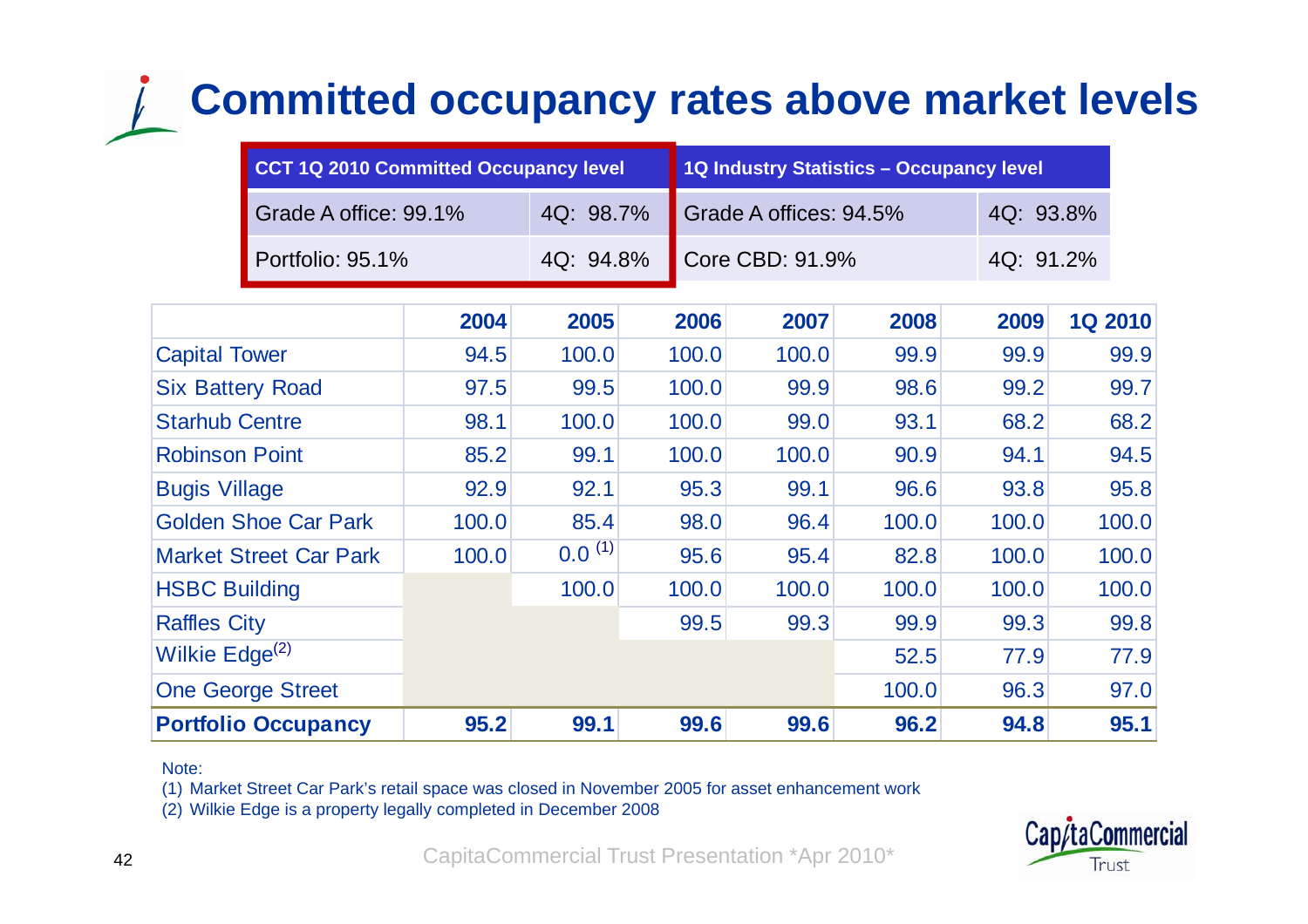## **Occupation Cost – Ranking now at 32 from 15; more cost competitive to base office in Singapore cost competitive to**

### CBRE Global 50 Index (by occupation cost in US\$/sf/year)

| City                                | Ranking<br>(Nov 09)     | Cost   | <b>Previous</b><br>ranking (May 09) |  |
|-------------------------------------|-------------------------|--------|-------------------------------------|--|
| London (West End), UK               | 1                       | 184.85 | 2(172.62)                           |  |
| Tokyo (Inner Central), Japan        | $\overline{\mathbf{2}}$ | 171.64 | 1(183.62)                           |  |
| <b>Tokyo (Outer Central), Japan</b> | 3                       | 139.09 | 5(149.58)                           |  |
| Hong Kong (Central), China          | 4                       | 137.61 | 4(150.42)                           |  |
| <b>Moscow, Russia</b>               | 5                       | 131.55 | 3(170.24)                           |  |
| Paris, France                       | 6                       | 122.51 | 8 (114.89)                          |  |
| Mumbai, India                       | 7                       | 121.11 | 6(131.04)                           |  |
| London (City), UK                   | 9                       | 108.03 | 9(103.50)                           |  |
| <b>Hong Kong (Citywide)</b>         | 21                      | 75.20  | 14(84.47)                           |  |
| <b>New York (Midtown), USA</b>      | 24                      | 68.93  | 21(68.63)                           |  |
| <b>Singapore</b>                    | 32                      | 63.89  | 15 (82.79)                          |  |

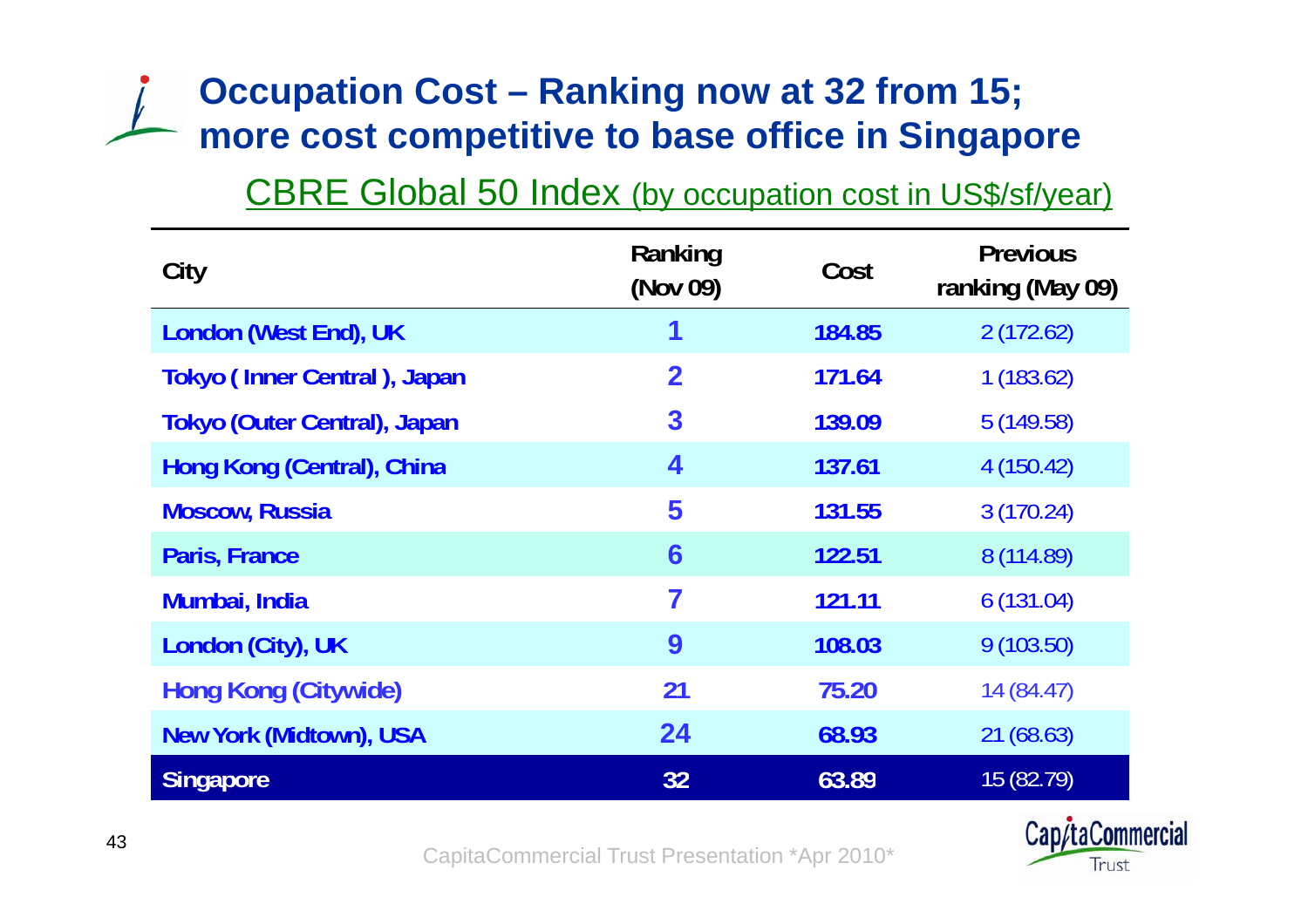## **Details of 2010 forecast office supply in Central Area**

| <b>Expected</b><br><b>Completion</b> | <b>Development</b>                                                    | Location            | <b>Net Floor</b><br>Area (sf) | Pre-<br>commitment<br>level |
|--------------------------------------|-----------------------------------------------------------------------|---------------------|-------------------------------|-----------------------------|
| Q <sub>3</sub>                       | <b>Tokio Marine Centre (formerly Asia Chambers)</b><br>redevelopment) | <b>Shenton Way</b>  | 136,782                       | 55%                         |
| Q <sub>2</sub>                       | <b>Marina Bay Financial Centre (Phase 1)</b>                          | <b>Marina Bay</b>   | 1,600,000                     | 96.5%                       |
| Q <sub>3</sub>                       | 50 Collyer Quay                                                       | <b>Collyer Quay</b> | 412,000                       | 10%                         |
|                                      | <b>Sub-total</b>                                                      |                     | 2,148,782                     | 77%                         |

*Source: CBRE , JLL & CapitaLand Research, April 2010*

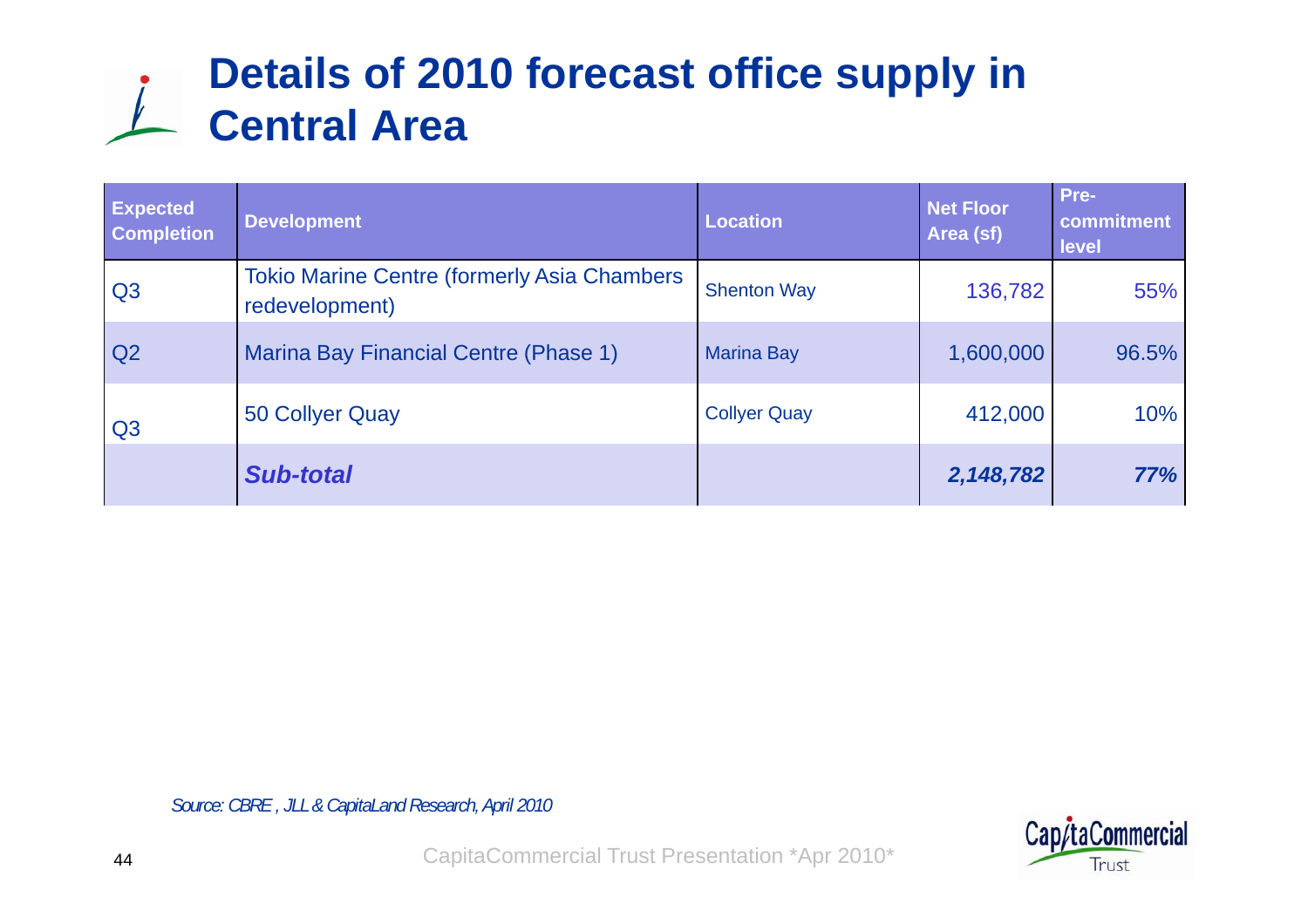## **Details of forecast office supply in Central Area for 2011 - 2012**

| <b>Expected</b><br><b>Completion</b> | <b>Development</b>                                          | <b>Location</b>      | <b>Net Floor</b><br>Area (sf) | Pre-<br>commitment<br>level |
|--------------------------------------|-------------------------------------------------------------|----------------------|-------------------------------|-----------------------------|
| Q1 2011                              | <b>Ocean Financial Centre</b>                               | <b>Collyer Quay</b>  | 850,000                       | 17%                         |
| Q3 2011                              | Asia Square (Marina View Tower 1 (only L6 -<br>L43 office)) | <b>Marina Bay</b>    | 1,260,000                     | $0\%$                       |
| 2011                                 | 1 Raffles Place (OUB Centre Tower 2)                        | <b>Raffles Place</b> | 350,000                       | $0\%$                       |
|                                      | <b>Sub-total</b>                                            |                      | 2,460,000                     | 6%                          |
| 2012                                 | <b>Marina Bay Financial Centre (Phase 2)</b>                | <b>Marina Bay</b>    | 1,300,000                     | 55%                         |
| 2012                                 | Asia Square (Marina View Tower 2)                           | <b>Marina Bay</b>    | 782,000                       | $0\%$                       |
|                                      | <b>Sub-total</b>                                            |                      | 2,080,000                     | 34%                         |
|                                      |                                                             |                      |                               |                             |
|                                      | <b>TOTAL FORECAST SUPPLY</b><br>$(2010 - 2012)$             |                      | 6,690,782                     | 38%                         |

*Source: CBRE , JLL & CapitaLand Research, April 2010*